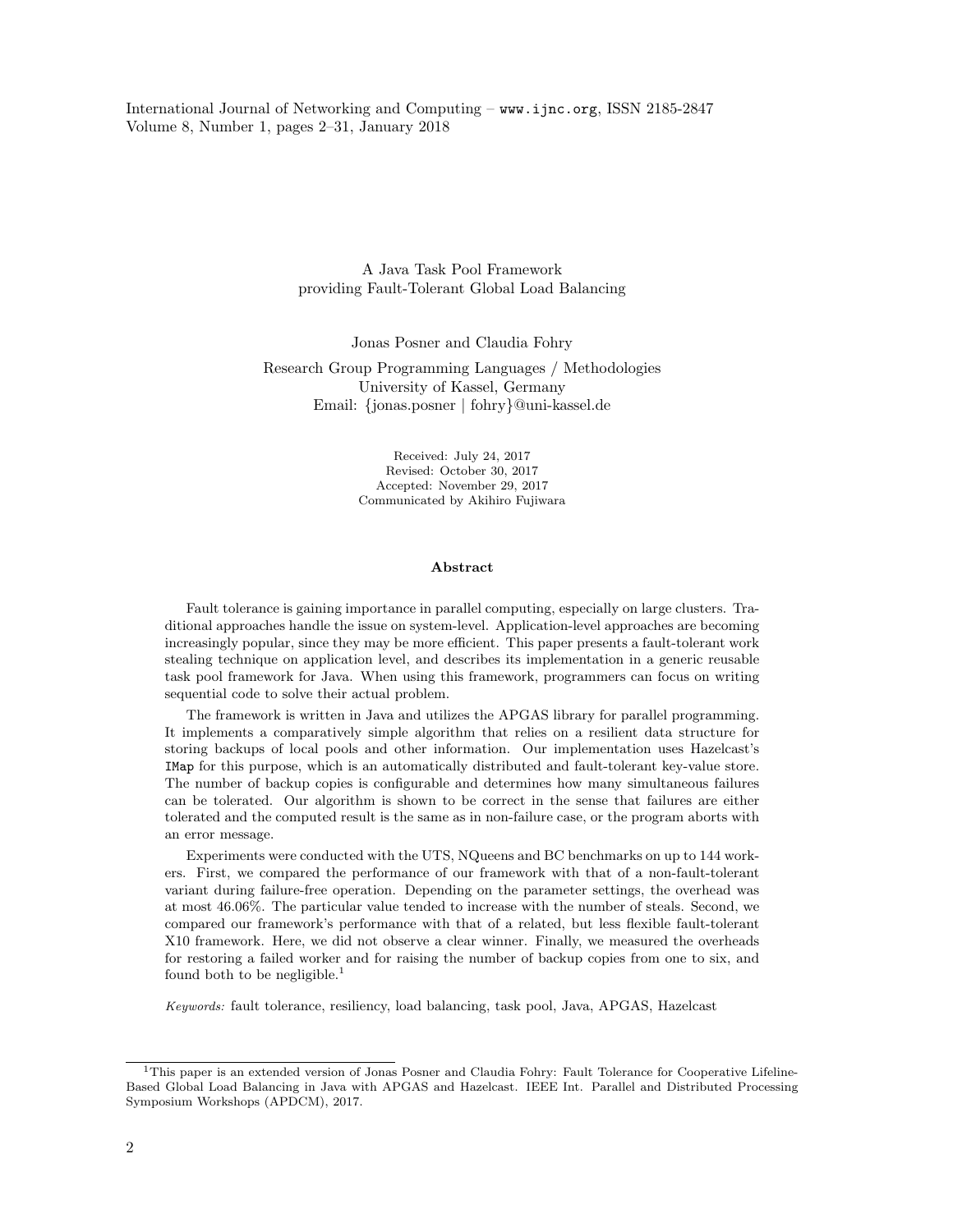# 1 Introduction

Large-scale parallel applications are typically run on multiple nodes of a cluster. Since the probability of node failures increases with the cluster size, fault tolerance is of increasing importance. Traditionally, fault tolerance is achieved through system-level checkpoint/restart [18], but this technique introduces a high overhead.

Application-level fault tolerance techniques may be more efficient, but programmers are responsible for their implementation. To reduce the programming effort, it is beneficial to implement these techniques in reusable and generic software frameworks. Ideally, users of such frameworks need not take care of fault tolerance and other parallelization details, and can thus concentrate on writing code for their actual problem.

We consider a task-based approach, i.e., the application programmer specifies a large number of tasks that can be executed in parallel. The well-known task pool pattern maps these tasks to a fixed number of workers. We assume that the tasks are internally sequential. The computation of a task may give rise to other tasks, which are usually processed by the same worker. For that, each worker maintains a local pool in which it holds open tasks. Load balancing among workers is accomplished by work stealing, in which an idle worker requests tasks from a busy co-worker.

More specifically, we consider the lifeline variant of task pools. It has been implemented in the GLB [42] framework, which is part of the standard library of the parallel programming language X10.

X10 is a Partitioned Global Address Space (PGAS) language [35]. Accordingly, it assumes that there is a global address space, which is logically divided into partitions. By place, X10 denotes a memory partition together with some computational resources. Typically, a place corresponds to a cluster node. Each place can access every memory partition, but access to the local partition is faster. X10 is based on an asynchronous variant of PGAS. Therefore, any number of software threads, called activities, can be created dynamically.

A fault-tolerant variant of GLB has already been developed in previous work [13]. Its basic approach is writing snapshots of each place's local pool into the main memory of another place. These snapshots are updated in the event of stealing. The overall algorithm involves a sophisticated orchestration of several asynchronous protocols for backup writing, stealing, failure detection, restore, etc. Therefore, it is hard to understand, implement and verify. Moreover, the algorithm is restricted to use of a single backup copy per data item. Thus, a simultaneous crash of two or more places in an unfavorable constellation can not be tolerated. Overall, that fault-tolerant GLB variant has the following drawbacks:

- the fault tolerance algorithm is complex and hard to maintain,
- multiple unfavorably correlated place failures lead to program abort, and
- it is implemented in X10, which is not widely used.

The present paper introduces a new variant of GLB, which overcomes these drawbacks. Its underlying algorithm is much simpler. The key idea is reliance on a resilient data structure to hold backup copies, as well as reliance on automatic and system-wide failure notification. Like the X10 algorithm, the new one regularly saves snapshots of each place's local pool. Backups are written at fixed times, as well as during stealing and recovery. During stealing, the loot is saved as well. When a place crashes, all other places are notified and can take appropriate action. In particular, a designated backup place takes over the failed place's tasks.

Therefore, our approach can be classified as uncoordinated application-level checkpointing with a stealing-related message logging [10]. Unlike in typical application-level checkpointing schemes, we

- do not re-start the failed place, but distribute its work to the existing places,
- store the backups in-memory, and
- use a resilient data structure instead of a checkpointing library.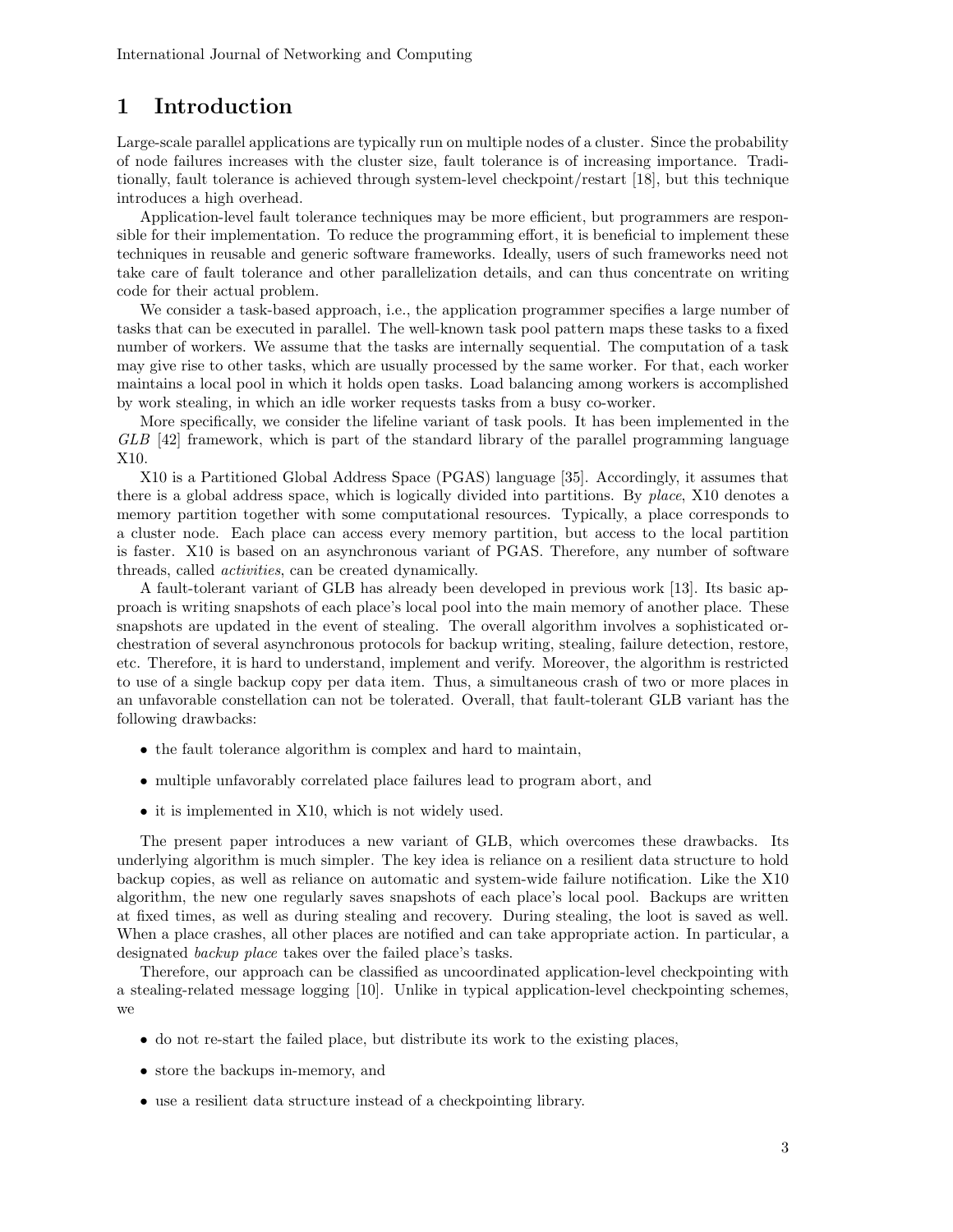Moreover, the new algorithm has been implemented with Java. Java is one of the most popular high-level programming languages and also gains increasing attention in high-performance computing [7]. With Java, we are able to address more potential users for our new framework.

Java provides a rich set of synchronization constructs for concurrency control, but does not have an integrated mechanism for parallel programming with multiple JVMs (Java Virtual Machines). Therefore, we additionally deploy the APGAS library for Java [37]. This library has been developed by a member of the X10 team and brings the parallelism and distribution features of X10 to Java.

Non-fault-tolerant versions of GLB for Java and APGAS have already been developed in own previous work [31]. This paper builds on the cooperative variant from [31], which achieves good speedups. In the rest of this paper, we denote the GLB variants as follows:

- X\_GLB: original non-fault-tolerant X10 variant, which is part of the standard library of X10 [42].
- **XFT\_GLB**: fault-tolerant X10 variant from [13].
- **J\_GLB**: cooperative Java / APGAS variant from [31].
- **JFT\_GLB**: new variant introduced in this paper.

The APGAS library internally uses the Java framework Hazelcast for connecting JVM's. This allows us to easily use other Hazelcast functionality as well. In particular, we deploy Hazelcast's IMap as the resilient data structure for our algorithm. The IMap is a distributed and concurrent variant of a traditional map. It is able to tolerate multiple simultaneous place failures by storing a configurable number of backup copies. Moreover, it supports transactions.

Hazelcast guarantees the consistency of all IMap entries even if places crash. Therefore, no backup is ever lost, which is a major advantage over the XFT GLB approach. Altogether, JFT GLB is easier than XFT GLB since it requires less asynchronous protocols, and can rely on the persistence of IMap entries.

Like XFT GLB, JFT GLB is correct in the sense that it either computes the correct result, or halts with an error message. The error message appears in two situations:

- Failure of place 0: This case is not supported by the underlying APGAS library, and therefore can not be handled by JFT GLB either.
- Loss of all backup copies: If the number of simultaneous place failures exceeds the number of backup copies, it may happen that an IMap entry and all of its replicas are lost.

JFT GLB has been tested extensively by calling the Java function System.exit() to simulate place failures in specific situations. For performance measurements, we used the Unbalanced Tree Search (UTS), NQueens and Betweenness Centrality (BC) benchmarks. During failure-free executions on up to 144 places, we measured overheads of up to 46.06% over J GLB. Moreover, we compared JFT GLB to XFT GLB, and did not observe a clear winner. Further experiments investigated the overheads for restore, and for raising the number of the backup copies to six. Both were found to be negligible.

The paper is organized as follows. Section 2 provides background information about X10, APGAS, Hazelcast, X GLB [42], and J GLB [31]. Afterwards, Section 3 explains the different aspects of our fault tolerance algorithm: worker main loop, writing backups of different types, and recovery from one or multiple place failures. Moreover, unrecoverable situations are discussed. Section 4 explains framework contracts and shows a sample application using JFT GLB. Then, Section 5 is devoted to implementation. For instance, it discusses synchronization concepts. Afterwards, Section 6 discusses correctness informally, and Section 7 compares JFT GLB to XFT GLB. Section 8 describes our experimental setup and discusses the experimental results. The paper finishes with related work in Section 9, and conclusions in Section 10.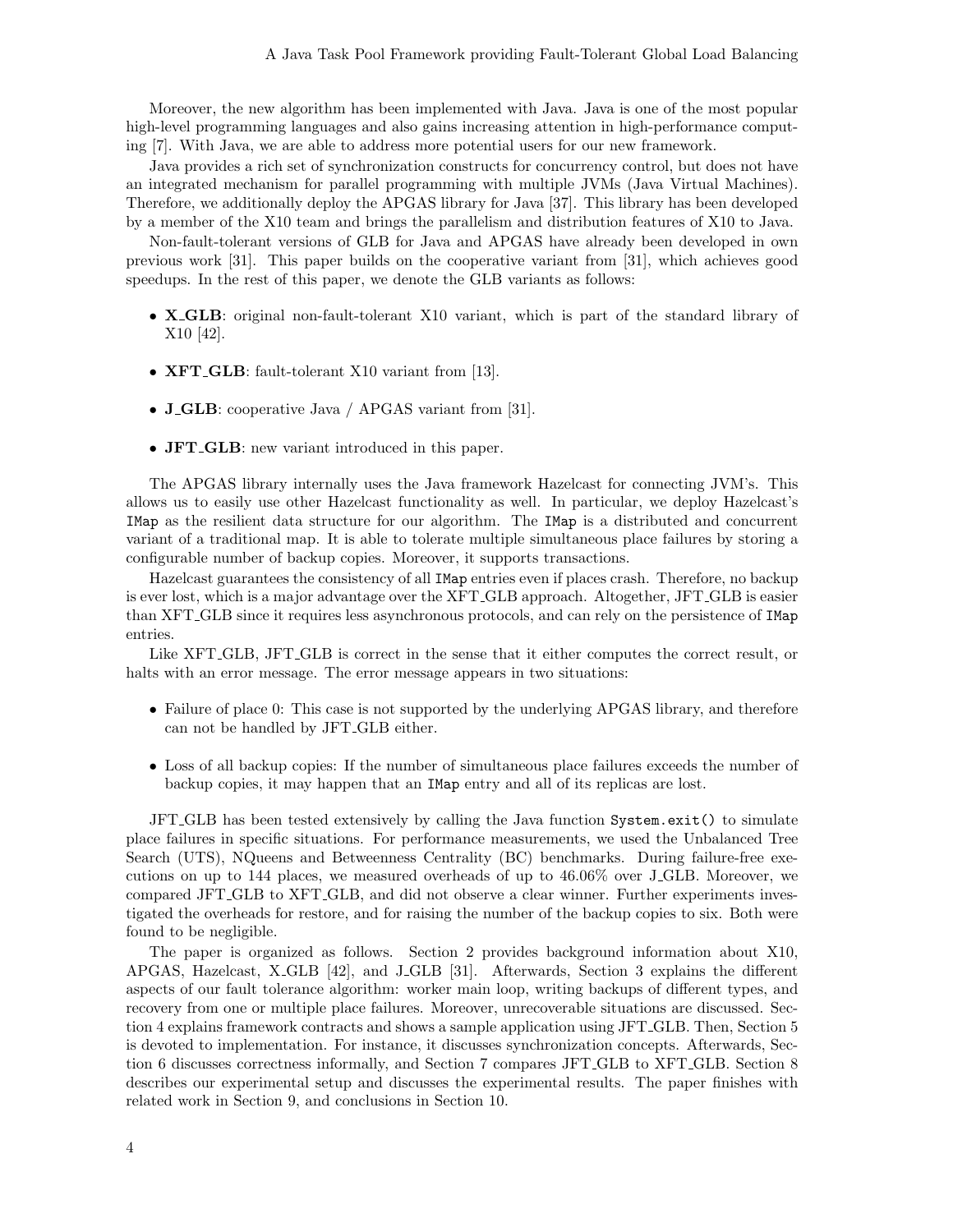# 2 Background

This section starts with an overview of the programming language X10, as well as the APGAS and Hazelcast frameworks for Java. Then it introduces task pools, the lifeline scheme, and the X GLB, J GLB, and XFT GLB implementations.

### 2.1 X10 and APGAS

X10 is a parallel, object-oriented and class-based programming language that has been developed by IBM. Its main target platform are clusters, where up to  $10<sup>5</sup>$  hardware-threads are supported. The name X10 reflects the language's goal to raise programming efficiency by a factor of 10. The X10 syntax is inspired by Java. An X10 application can be compiled to  $C++$  (called *Native X10*), or to Java (called *Managed X10*). For parallelization, X10 deploys the asynchronous variant of the PGAS model, which has already been described in Section 1.

In June 2015, a member of the X10 developer team released the APGAS library for Java [37]. It realizes the same parallelization and distribution concepts as X10. As formulated in [37], the APGAS library "supports resilient, elastic, parallel, distributed programming on clusters of JVMs". The X10 concepts are brought to Java by using lambdas. In the following, we describe and contrast X10 and APGAS.

X10 is a programming language, whereas APGAS is written in Java and uses Java language constructs. X10 objects are automatically serialized, whereas APGAS user classes must manually implement Java's interface Serializable.

In both systems, a *place* denotes a computational unit with a finite amount of shared memory, as noted in Section 1. A place typically corresponds to a cluster node, but multiple places can also be assigned to the same physical node.

Computations are accomplished by *activities*, which are lightweight threads on software-level. At program start, one activity is started on place 0 and executes the main method. Activities are mapped to system threads of the respective place. The number of system threads per place can be configured in both X10 and APGAS.

Both systems provide an at construct, which synchronously moves the current activity to another place. There, it executes a given code section and then returns. If an exception is raised on the other place, it can be caught on the origin place by a surrounding try-catch block. The at construct supports return values. Moreover, its invocation transparently copies variables from the origin place that are accessed on the remote place, and sends them along.

A new activity can be spawned at runtime with async. The activity is executed on the current place when a system thread becomes available and then runs to completion. In both X10 and APGAS, the scheduler assigns activities in arbitrary order. The async construct does not block and always returns instantly. Consequently, there is no well-defined point to catch an exception that is thrown inside an async block.

By combining at and async, one may start an asynchronous activity on a remote place. In this case, the parent activity does not wait for the child's termination. The APGAS library provides a combined asyncAt construct, X10 has no such construct. Asynchronous activities are also denoted as active messages, or briefly messages, in this paper.

Activities can be spawned within a finish block. In this case, the parent activity waits until all spawned activities, including recursively and/or remotely spawned activities, have been terminated. Only then, the program execution is resumed. Inside a finish block, exceptions are accumulated. Thrown exceptions can be caught by a try-catch block surrounding the finish on the origin place.

The X10 runtime provides the function Runtime.probe(), which interrupts the calling activity so that all pending activities are executed successively in any order. Neither APGAS nor Java include such a function.

Both X10 and APGAS support user-level failure handling wrt. permanent place failures. They provide the following types of failure notifications:

• A DeadPlaceException is thrown when a place failure occurs. APGAS combines multiple DeadPlaceExceptions into a DeadPlacesException, whereas X10 accumulates them in a MultipleException.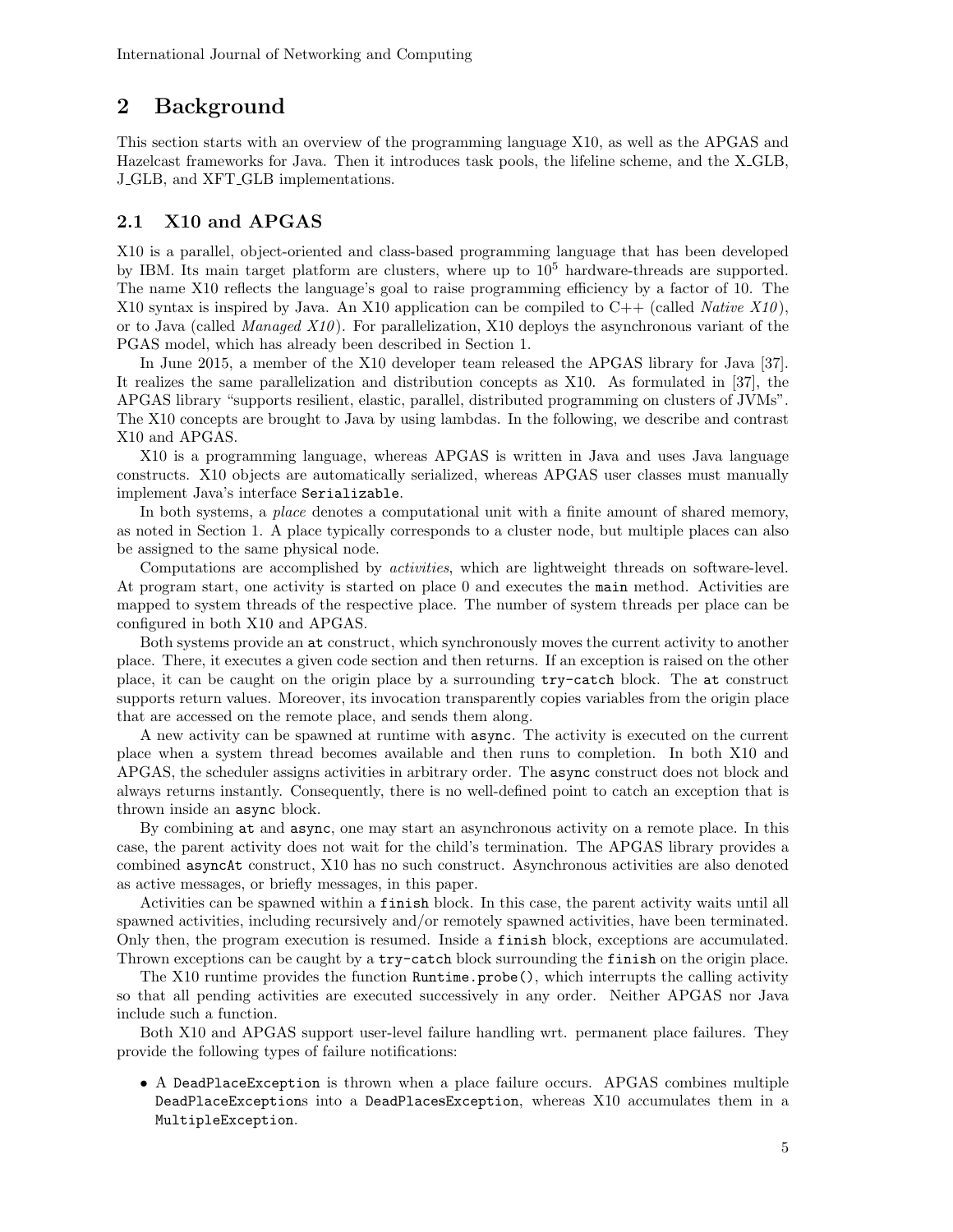- Programmers can register a handler on each place which is automatically invoked when any other place crashes. In APGAS, it is called placeFailureHandler, and in X10 placeRemovedHandler. The latter is only available in Managed X10.
- X10 provides the function boolean isDead(id) to inquire the liveliness of place id. The function can be called at any time. APGAS does not natively provide such a function, but we implemented it by extending the APGAS source code.

X10 offers only limited place-internal concurrency control. For instance, the keyword atomic marks a critical section. APGAS programmers, in contrast, may use Java's extensive facilities for concurrency control. They include the keyword synchronized, which requires an object as parameter and uses this object for locking a specified code block. Synchronized blocks do not guarantee fairness wrt. the execution order of pending activities. Another Java concurrency construct is the data structure AtomicBoolean, which is a thread-safe implementation of a traditional boolean variable. A ConcurrentLinkedQueue manages data structure access in a thread-safe way.

Moreover, Java offers a wait-and-notify mechanism, which enables thread communication in locking situations. If a thread inside a synchronized block discovers that some condition is not fulfilled, it can call the function wait() on the lock object. Then, the lock is released and the thread waits until another thread calls the function notify() on this lock object. Because of the lock release, another thread can enter the synchronized block and apply changes that cause the condition to become fulfilled. In this case, it calls notify().

#### 2.2 Hazelcast

The networking layer of APGAS is based on the Hazelcast library. Each place is represented by a Hazelcast node, which corresponds to a single JVM. APGAS deploys Hazelcast for its ability to handle the connection between these JVMs. Nevertheless, deployment of this library brings to APGAS programmers the additional benefit that they can easily use the whole Hazelcast library.

It provides several beneficial features for parallel and distributed programming. In particular, we use the IMap data structure, which is an automatically distributed, concurrent, and fault-tolerant variant of a traditional key-value store. Moreover, several handlers can be registered at an IMap instance, which are executed automatically at corresponding events. Internally, an IMap is divided into partitions. These partitions are distributed evenly over all nodes of a Hazelcast cluster. If a new node joins the cluster, the partitions are automatically redistributed, so that they remain balanced. The same applies if a node leaves the cluster, intentionally or after a failure. Each key is unambiguously assigned to a single partition with a hash function, so that the entries are distributed evenly as well.

For fault tolerance, each partition is replicated to other nodes. The number of replicas is configurable between zero and six. If a node leaves the cluster, a backup of its data is still available (if the number of replicas has been set to at least one). So the lost data can be restored. A high number of replicas increases the availability of data, but also the network traffic.

If all owners of a replica leave the cluster before the restore has been finished, a partition may get lost. For handling this case, Hazelcast allows to register a PartitionLostHandler at each place. It is automatically triggered and executes user-defined code.

The IMap data structure is thread-safe. It provides a wide set of functions with different trade-offs between usability and performance. The most simple and efficient type of access functions is get() and set(), which correspond to thread-safe variants of the traditional map functions. Each call is independent and performs an own network operation. Therefore, multiple calls of those functions are carried out in any order. The get() and set() functions do not lock their IMap entry.

If multiple access operations refer to the same entry, they can be encapsulated into an EntryProcessor. It locks and unlocks the entry automatically and retains the order of operations. Such an EntryProcessor plus a key can be passed to the function executeOnKey(), which processes the EntryProcessor directly on the key owner. Therefore, network traffic is saved and the operations are executed atomically.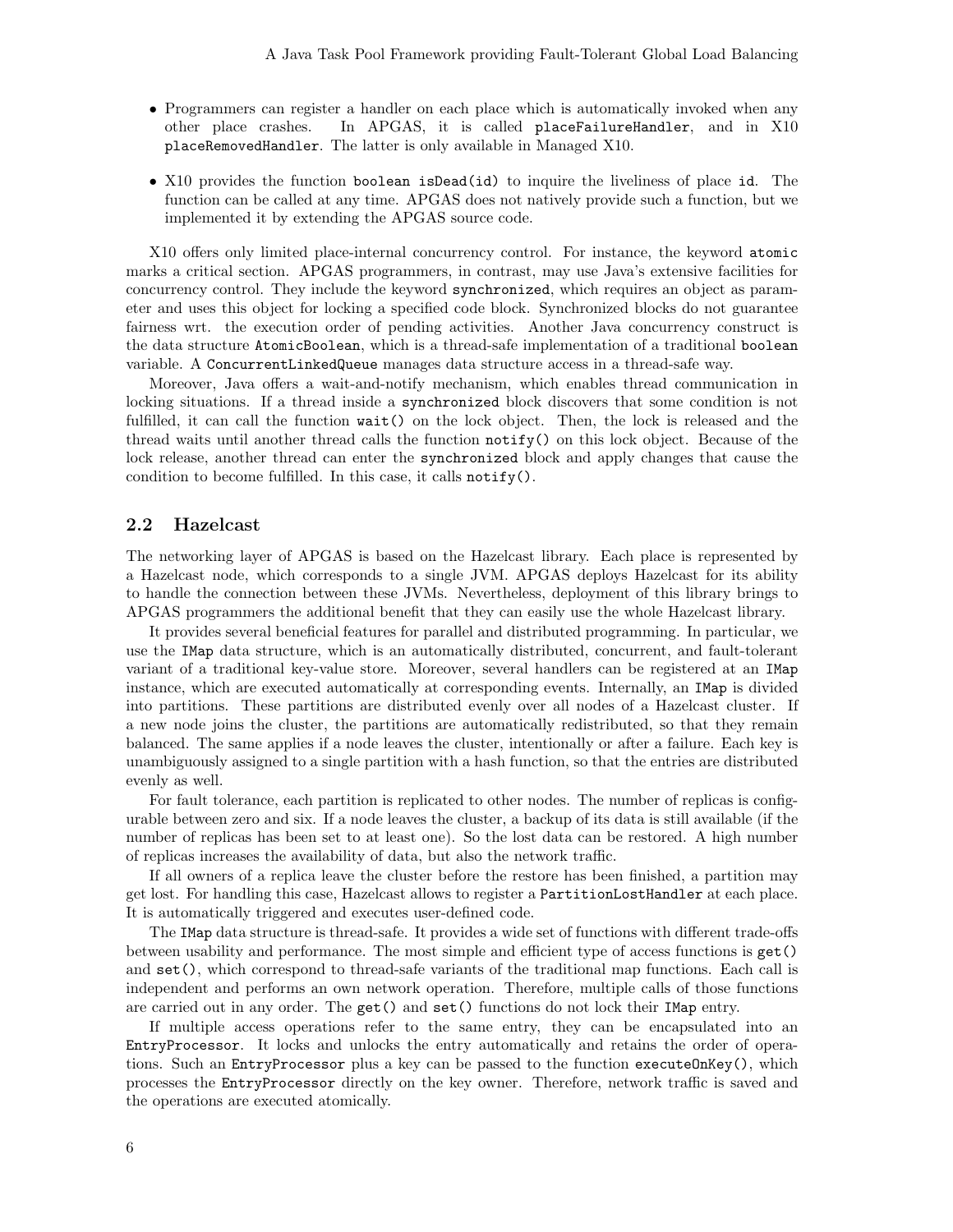Moreover, Hazelcast allows to bundle multiple data structure accesses in a transaction. Transactions guarantee atomicity, consistency, isolation and durability of the included code. Instead of executing operations immediately on a IMap instance, transactions first lock all involved entries. Then, they perform the changes locally on data copies in a transaction context. Only if all operations have been successfully performed, the changes are committed to the real IMap instance, and afterwards the entries are unlocked. In cases of error, all previously executed operations are rolled back and a TransactionException is thrown. Error cases include place failure. If the transaction terminates successfully, all operations have been executed. Rollback only works for operations on supported Hazelcast structures.

### 2.3 Lifeline-Based Global Load Balancing

As noted in Section 1, X<sub>-GLB</sub> implements a variant of the task pool pattern. In this pattern, a fixed number of workers processes a large number of tasks. The X GLB task model has the following characteristics:

- Tasks have no side-effects.
- Processing a task can generate new tasks.
- Processing a task produces a task result.
- All task results have the same type.
- Each worker accumulates task results into a partial result.
- The final result is computed from partial results by reduction, using a commutative and associative operator.

In X GLB's lifeline scheme each worker maintains its own local pool. From this local pool, the worker takes out tasks and processes them. Moreover, it inserts any newly generated tasks there. The local pool is a user-defined data structure. At program start, at least one local pool contains at least one task. On each place, one worker is started.

If the local pool of a worker runs empty, the worker tries to steal tasks from another worker. Correspondingly, the involved workers are called thief and victim, respectively. First, a thief tries to steal tasks from up to  $w$  random victims. If these attempts were unsuccessful, it tries to steal tasks from up to z so-called lifeline buddies. The latter are preselected, such that the overall lifeline buddy relationship gives rise to a z-dimensional hypercube [36]. If a thief tries to steal task from a lifeline buddy, it activates the corresponding lifeline. This is a flag that indicates that there is an open request to this victim. A thief does not steal from a lifeline buddy if the lifeline is already activated. When a lifeline buddy sends tasks to the thief, the corresponding lifeline is deactivated.

X<sub>-GLB</sub>'s deploys a *cooperative* style of work stealing. This means that a thief sends a steal request and waits for the answer. It is not allowed to access the victim's task pool directly. After receipt of the steal request, the victim responds by sending tasks, called *loot*, or a reject message if it has no tasks to share. If the victim is a lifeline-buddy and has no tasks, it additionally stores the request and tries to send tasks later.

If all  $w + z$  steal requests were unsuccessful, the thief goes *inactive*. An inactive worker can only be reactivated by a lifeline-buddy that sends tasks later. When all workers are inactive, the overall computation has been completed. Then, the final result is computed by collecting and reducing all partial results.

### 2.4 X\_GLB vs. J\_GLB

Recall that J GLB denotes our re-implementation of the original X GLB framework in Java using APGAS [31]. In the following, we sketch X GLB and J GLB, more detailed descriptions can be found in [42] and [31], respectively.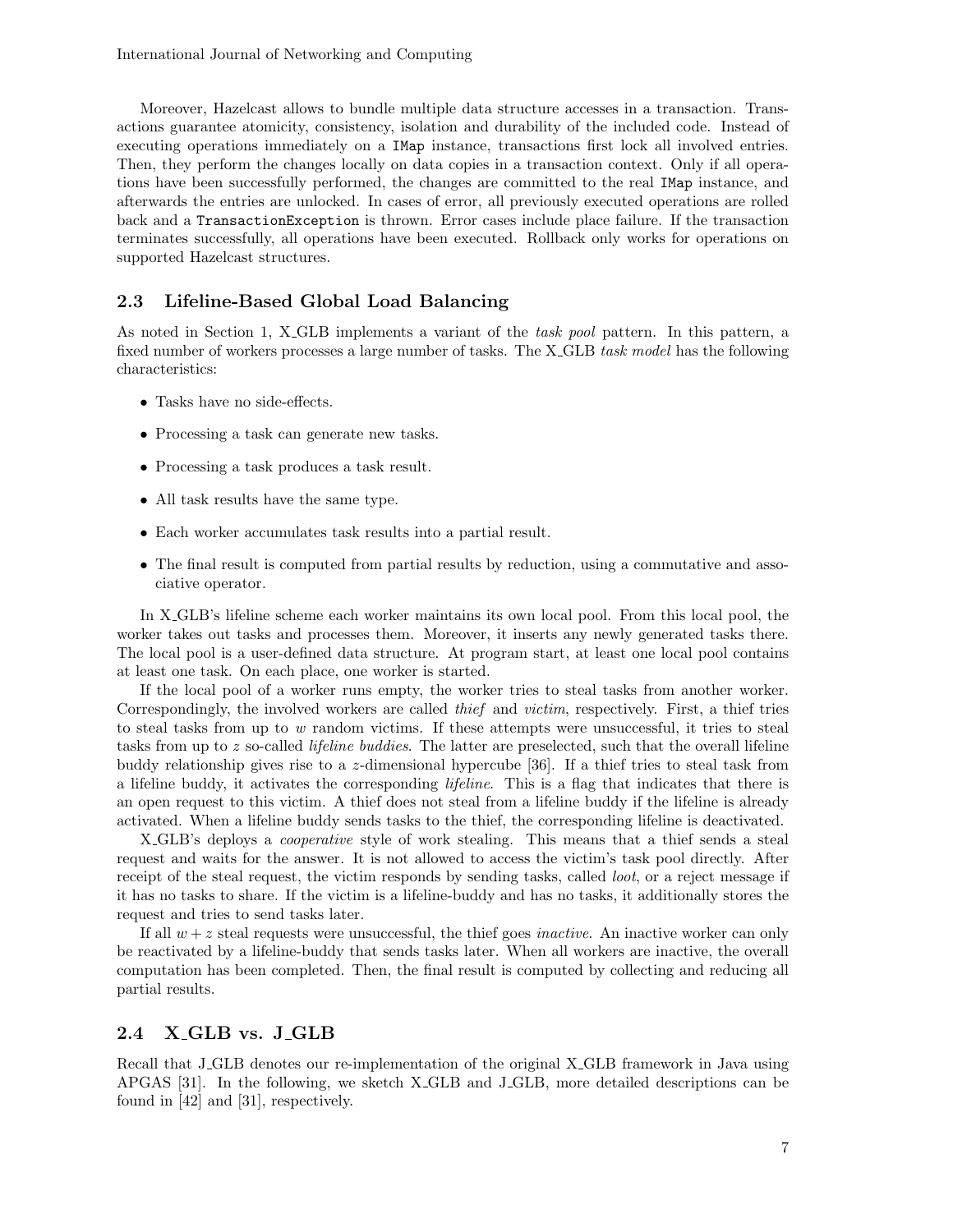X GLB always starts one worker per place. Moreover, it allows only one running activity per place, i.e., it precludes any place-internal parallelism. An outer finish block encapsulates all worker activities. This finish block is invoked on place 0, but each worker enters its main loop on its respective place. The worker main loop of a X GLB worker is shown in Listing 1 in simplified pseudocode.

```
1 while (tasks available) {
2 while (local pool is not empty) {
3 process up to n tasks ;
4 Runtime . probe ();
5 send loot to recorded thieves ;
6 }
7 try to steal from up to w+z victims;
8 }
```
Listing 1: Worker main loop in X GLB [31]

As shown in Listing 1, a worker alternately processes up to  $n$  tasks (line 3), and answers the steal requests that have arrived in the meantime (line 5). Listing 1 only shows the case that the worker has enough tasks to share, and therefore answers all steal requests by sending loot. Otherwise, the remaining requests are rejected in a similar way. The victim answers random requests first, and lifeline requests thereafter. Thus, random requests have a higher chance of being fulfilled than lifeline requests. If a lifeline request is fulfilled, the corresponding lifeline is deactivated. Moreover, if the thief has become inactive since sending the request, it is restarted.

If a worker runs out of tasks, it leaves the inner loop and tries to steal tasks from up to  $w + z$ victims (line 7). When it has received tasks, from a current steal request or a former lifeline steal request, it enters the inner loop in line 2 again. Otherwise, the conditions in lines 1 and 2 become false and the worker main loop ends. After the main loop, the overall worker activity ends, which corresponds to inactive state. When an inactive worker receives loot from a lifeline buddy, the same active message that sends the loot additionally restarts the worker. For that, it invokes a new activity on the thief place, which executes the main loop from Listing 1 again.

The send and steal operations (lines 5 and 7) create new asynchronous activities on the remote place by using at async. Since X GLB permits only one running activity, these activities are queued and not executed instantly. When the remote worker activity calls Runtime.probe() in line 4, all queued activities are executed in arbitrary order. The parameter  $n$  in line 3 controls how many tasks are processed without interruption and therefore the delay between arrival and execution of the activities. The default value is  $n = 511$ .

Each steal messages from line 7 checks whether the victim's task pool is empty by inspecting a flag. If the flag is true, the activity immediately sends a reject message to the thief. Otherwise, the activity inserts the ID of the thief into a data structure on the victim place. Such queued requests are later answered by the worker activity itself in line 5.

**J\_GLB** and X\_GLB run one worker per place. However, J\_GLB allows multiple simultaneously running activities on the same place, while X GLB does not. The J GLB relaxation has several merits [31], but requires place-internal synchronization. For that, J GLB utilizes Java's synchronized construct to realize exclusive access to the local pools. These critical sections are used sparingly. In particular, the registration of a thief can be done concurrently to task processing. Listing 2 shows the worker main loop of J GLB, again in simplified pseudocode.

Note that all synchronized blocks in Listing 2 (lines 3 and 8) are parameterized with the same local object. Therefore all accesses to the local pool are protected by the same lock. On the victim place, a steal request activity from line 9 does not require a synchronized block, because it does not access the local pool. The accesses to the empty flag and the list of thieves are protected with the Java data structures AtomicBoolean and ConcurrentLinkedQueue, respectively.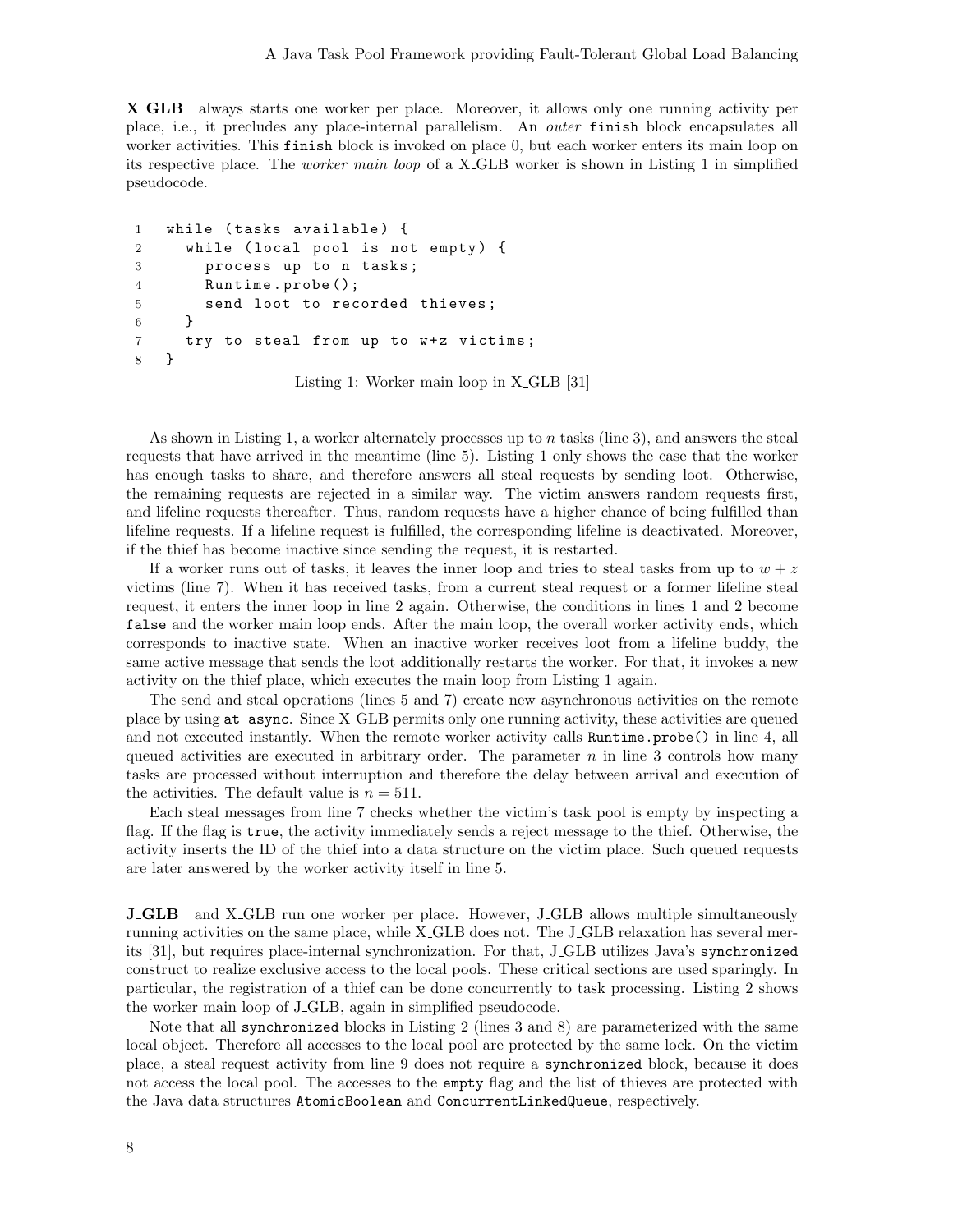```
1 while (tasks available) {
2 while (local pool is not empty) {
3 synchronized ( worker object ) {
4 process up to n tasks ;
5 send tasks to recorded thieves ;
6 }
7 }
8 synchronized (worker object) {
9 try to steal from up to w+z victims;
10 }
11 }
```
Listing 2: Worker main loop in J GLB [31]

On the thief place, in contrast, the activity that delivers loot needs access to the thief's local pool and therefore deploys synchronized. Since a worker can receive tasks from its lifeline buddy at any time, all local pool accesses in the main loop are encapsulated by a synchronized block. Consequently, loot delivery activities may have to pend until the worker activity on the thief place leaves the synchronized block in line 6 or 10. To avoid blocking other activities on the victim side, loot delivery activities are started asynchronously by using asyncAt.

The stealing in line 9 is performed within a synchronized block, but whenever the thief has sent out a steal request by starting a new asynchronous activity on the victim place, the thief calls wait() to release the lock. Thus, the contacted victim (or a lifeline buddy) is able to start a new activity on the thief place, which can acquire the lock and merge the loot into the thief's task pool. After this merge, the thief is woken up by calling notify().

# 3 Fault-Tolerant Algorithm

Our fault-tolerant algorithm occasionally writes backups of each local pool. Each backup includes all tasks of the corresponding local pool plus some administrative information, as will be explained later.

Backups are written to one system-wide IMap instance, named iMapBackup. There are four types of backups: Regular and final backups are written at fixed times, restore backups are written during recovery, and steal backups are written during work stealing. The transfer of tasks during work stealing requires particular attention. Even if a place crashes during this transfer, victim and thief, including their backups, must be kept consistent. For instance, if the victim crashes before the sent loot has arrived, the sent loot must not be lost.

Therefore, we deploy a second system-wide IMap instance to hold loot during steal operations. This instance is named iMapOpenLoot and stores one or several pieces of loot. A piece of loot is called open while being contained in iMapOpenLoot. Briefly stated, before sending loot, a victim enters it into iMapOpenLoot. Upon receipt, the thief merges the loot into its local pool, writes a backup to iMapBackup, and notifies the victim. Thereafter, the victim removes the loot from iMapOpenLoot.

When a place crashes, iMapOpenLoot is checked for open loot that has been sent to or from the failed place. If such loot is found, a consistent state is reconstructed with the help of both iMapBackup and iMapOpenLoot. Recovery is explained in detail in Section 3.3 for the single-failure case, and in Section 3.4 for the multiple-failure case.

A piece of loot is identified by a so-called loot identifier, or shortly *lid*. Lids have type Integer and are assigned consecutively to the pieces of loot sent by each victim. In combination with the victim's place ID, lids are system-wide unique.

The original GLB allows two open steal requests from the same thief to the same victim, namely a lifeline steal followed by a random steal. JFT GLB introduces a restriction of only one open steal request from the same thief to the same victim. This guarantees that a thief receives loot from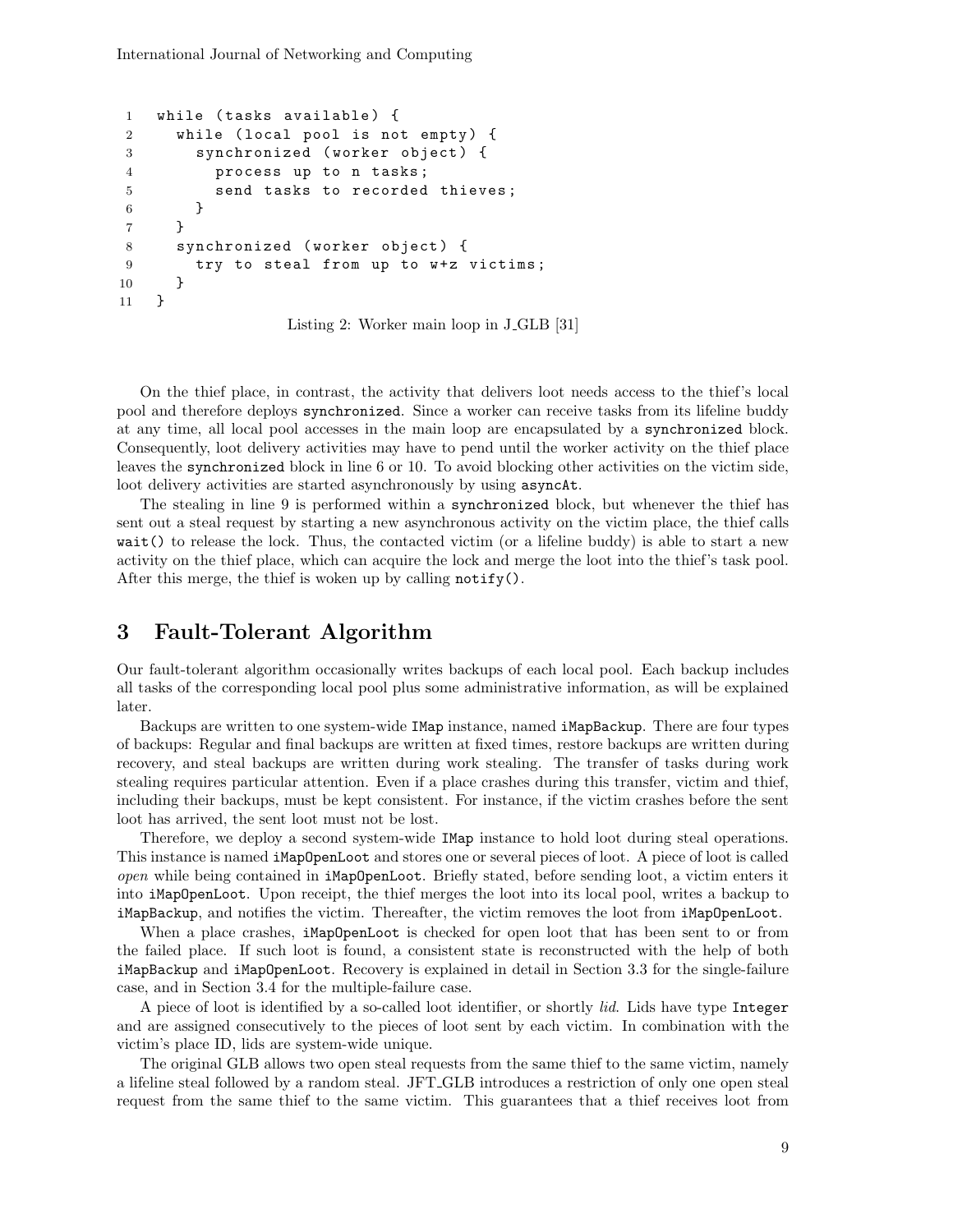a particular victim in the order of increasing lids (since a piece of loot remains open until it is received). The restriction can be easily enforced by discarding the random request and treating the stored lifeline request as if it would have arrived just now.

Consequently, a thief only needs to store the lid of the last received piece of loot from each victim, to keep a record on all loot received in the past. The corresponding array holds one entry per victim is named lidsReceived. It is held in the local pool data structure. Similarly, a victim stores its last lid sent in local pool field lidSent.

In both IMap instances, each entry has a unique owner. In iMapBackup, it is the place that wrote the backup. In iMapOpenLoot, it is the victim place. To reduce the need for locking IMap accesses, we enforce a strict access policy: During failure-free operation, only the owner of an entry is allowed to access it. After a failure, its backup place takes over ownership. It marks the entry as done to avoid interference with any late messages from the original owner. Technically, done is a boolean field in the local pool data structure.

Consequently, outside failures, locking is only required for accesses by different concurrent activities on the same place. Recall that in J GLB accesses to the local pool are protected by a critical section. JFT GLB uses the same lock to protect accesses to the place's entries in the IMap instances.

Listing 3 presents simplified pseudocode for JFT GLB's worker main loop. It extends the corresponding J\_GLB code from Listing 2 and is explained below.

```
1 while (tasks available) {
2 while (local pool is not empty) {
3 synchronized (worker object) {
4 process up to n tasks ;
5 for each recorded steal request {
6 write steal backup ;
7 send tasks to recorded thief ;
8 }
9 if ( currentK ++ % k == 0) {
10 write regular backup;
11   }
12    }
13 }
14 synchronized (worker object) {
15 try to steal from up to w+z victims;
16 }
17 }
18 write final backup ;
               Listing 3: Worker main loop in JFT GLB
```
#### 3.1 Backups

As noted before, there are four types of backups: Regular and final backups are invoked in lines 10 and 18 of Listing 3, respectively. Steal backups are invoked in line 6 and, indirectly, in line 15. Restore backups are written when tasks are merged during restore, they are not shown in Listing 3.

Backups of any type include the same data from the local pool: all tasks, the partial result, the lidsReceived array, lidSent, done, and possibly other information that a user may have accommodated in the task pool class (see Section 5).

Backup writing is uncoordinated among places. For each place it is realized by a call of executeOnKey() on iMapBackup, to which the matching key and the new backup are passed. If a place fails during backup writing, it may happen that the backup arrives at **iMapBackup** after the backup place has taken over ownership. To avoid that the late backup from the original owner is written, backup writing is always performed conditionally, i.e., only when done has not yet been set.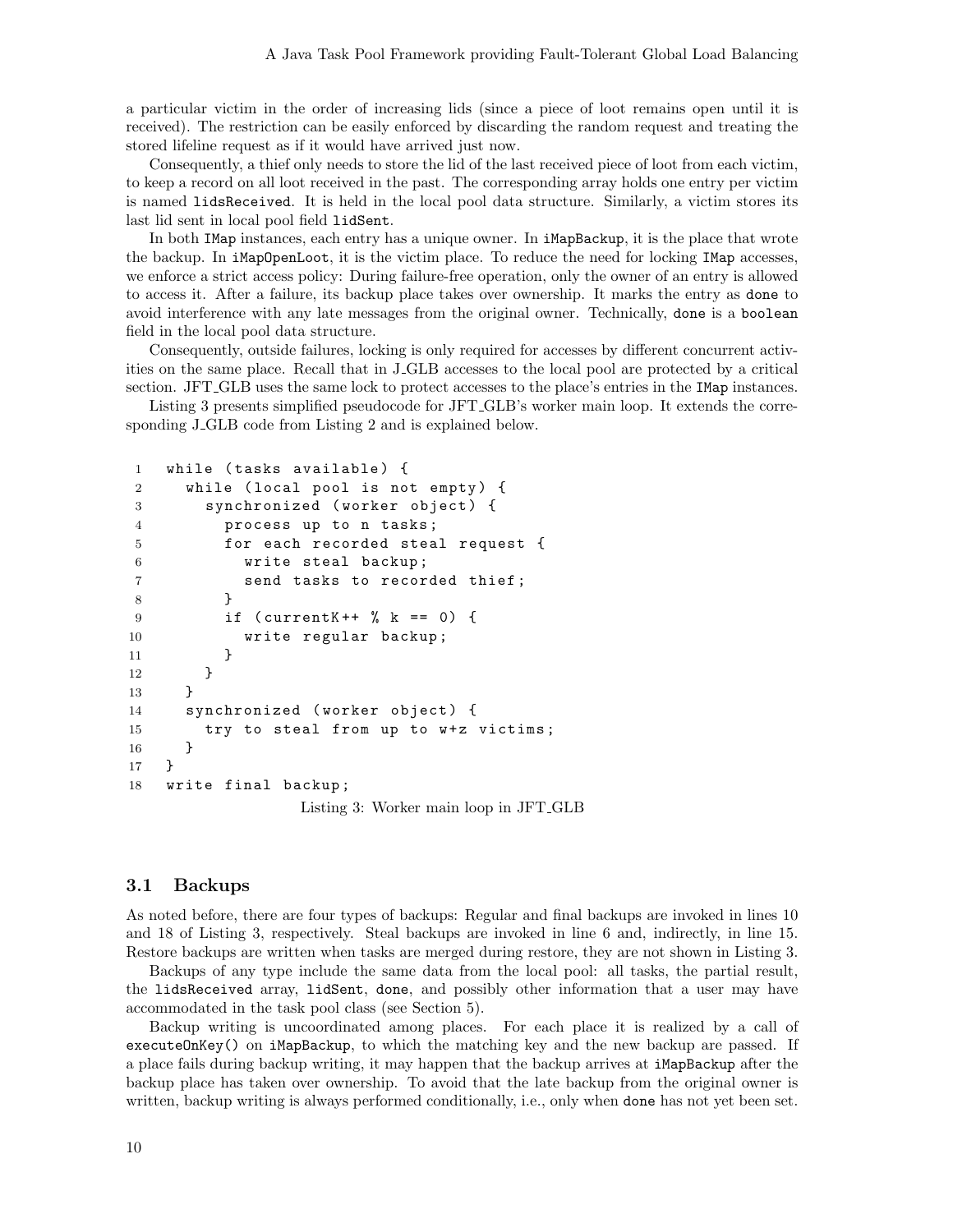Regular backups (line 10) are written independently by each worker every  $k$  main loop iterations, i.e., after having processed  $n \cdot k$  tasks (line 9). Like n, parameter k can be set by the user. The default value  $k = 2048$  should be adapted to the task size to avoid, for instance, the overhead of too frequent backups.

Final backups (line 18) are written just before a worker goes inactive. They do not contain tasks, but all other aforementioned information, in particular the worker's partial result.

Steal backups (line 6 and 15) are required to keep the backups of victim and thief consistent. They are written at every steal on both the victim and thief sides. Details are defined in the steal protocol, which is introduced next.

Restore backups accompany the restore of a place. They are written after the corresponding tasks are merged into the local pool.

### 3.2 Steal Protocol

Figure 1 depicts our steal protocol. It shows the case of a successful random steal with one thief (on the right side) and one victim (on the left side). There may be several thieves at the same time, which are not depicted for clarity. Arrows in the figure denote active messages, i.e., activities invoked with asyncAt. If the wavy line is interrupted, the corresponding operation(s) are performed in a critical section (e.g. delete loot), so that no tasks are processed concurrently. Otherwise, the



Figure 1: Steal Protocol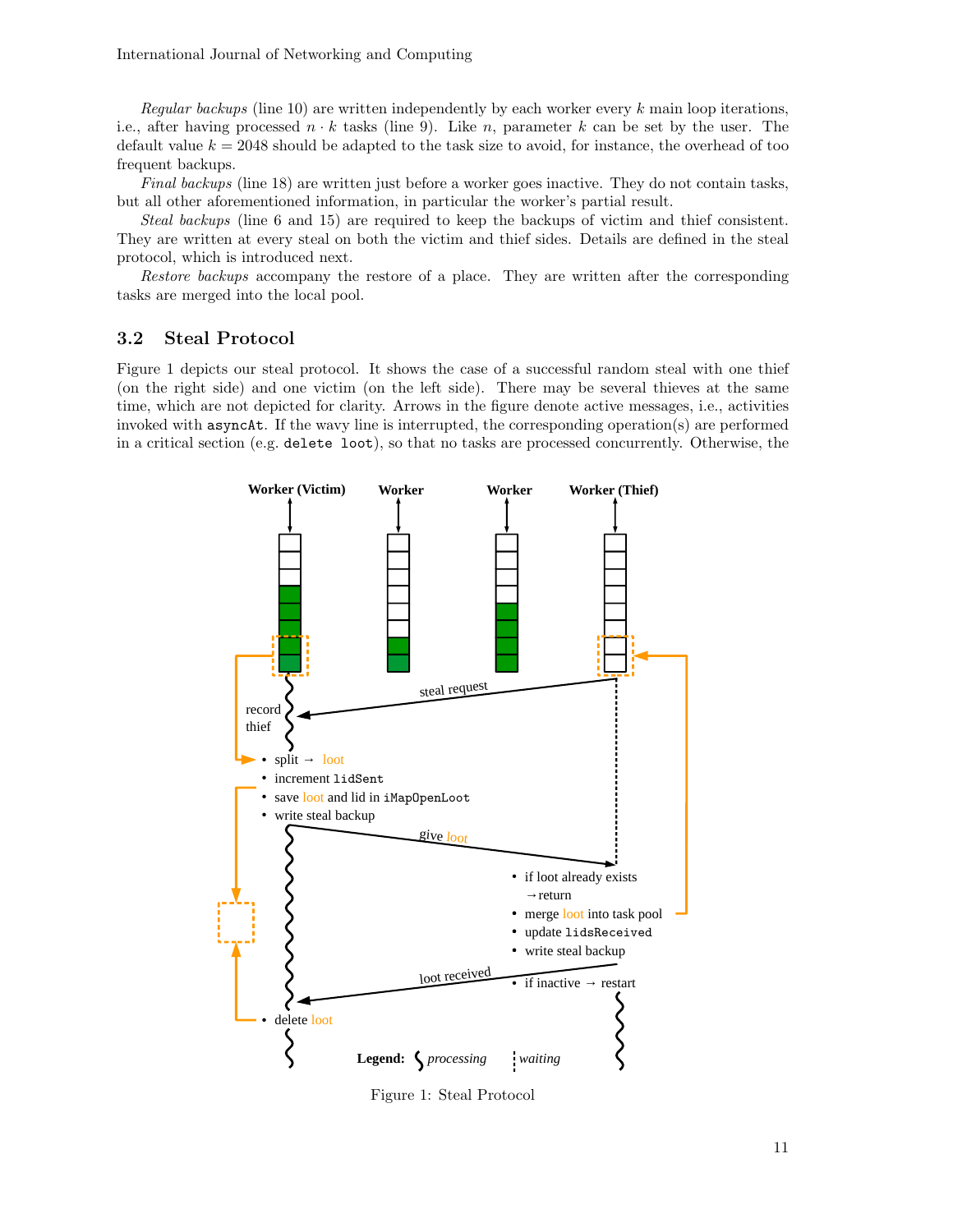operation is executed concurrently to other local activities, which is the case for record thief.

The protocol starts when the thief runs out of tasks or receives a reject message. The steal request shown in Figure 1 corresponds to one of the activities started by line 15 of Listing 3. Recall that line 15 starts one or several activities on up to w+z victim places and after each steal attempt waits for an answer by calling wait().

The steal request activity determines whether the victim has tasks to share, by inspecting the empty flag. The activity either answers by sending a reject message (not shown in the figure), or it records the thief as shown.

In the depicted case, the victim worker activity notices the request in line 5 of Listing 3. It extracts loot, increments lidSent, stores a (loot, lid) pair in iMapOpenLoot and writes a backup to iMapBackup, as shown in Figure 1. Only then, loot and lid are sent to the thief, which is called give loot in Figure 1.

When the thief receives the loot, it checks whether it has already received the same piece of loot before. This may be the case if a piece of loot is sent twice during our recovery protocol (see Section 3.3). In that case, the second delivery is ignored. The check can be performed easily by comparing the received lid with lidsReceived[victim].

Usually, lidsReceived[victim] is less than the received lid, and the thief merges the received loot into its local pool. Thereafter, the thief updates lidsReceived[victim], writes a steal backup, and notifies the victim, called loot received in Figure 1. On the victim place, the loot received activity removes the loot from iMapOpenLoot. Finally, if the thief worker was inactive, it is restarted to process the received tasks.

### 3.3 Recovery after one Place Failure

For simplicity, we assume in this section that only a single failure occurs, and that each place can be sure of that. Of course, this assumption is unrealistic. Therefore, the algorithm is actually more complex and involves precautions for multiple-failure cases. Section 3.4 adds the missing details and introduces the complete algorithm.

JFT GLB registers a placeFailureHandler on each place. The APGAS runtime invokes these handlers automatically when a place x fails and passes x's ID to each handler. In the following, we describe the actions that are performed by the handler on place p:

- 1. It discards any recorded steal request from thief x to victim p.
- 2. It treats any outstanding steal request to x as if it was rejected.
- 3. If x is p's lifeline buddy, it activates the lifeline. Therefore, it will not send any lifeline steal requests to x in the future.
- 4. For any open loot that has been sent from victim p to thief x, the handler checks whether this piece of loot is already contained in x's backup, by inspecting the corresponding lidsReceived entry. If x's backup contains the loot, p deletes the loot from iMapOpenLoot. Otherwise, the handler re-merges the loot into p's local pool, deletes it from iMapOpenLoot, writes a new backup, and marks x's backup as done. Operation 4 is carried out in a transaction. Otherwise, it could happen that p inspects the backup and decides to re-merge the loot, but the loot arrives late in x's backup before p has set done.
- 5. If p is x's backup place, the handler merges all tasks from x's iMapBackup entry into p's local pool, removes them from the IMap entry, and marks this entry as done. Afterwards, p writes a new backup of its own local pool.
- 6. If p is x's backup place, the handler additionally checks whether x has open loot. If so, p essentially re-sends the loot to the respective thieves, because it is unknown whether x has actually sent the loot. Re-sending is done synchronously by using at (see 3.4). A return of the at indicates that the respective thief has taken over the loot, either in reaction to the original sending or to the re-sending. Therefore, p can now safely remove the loot from iMapOpenLoot.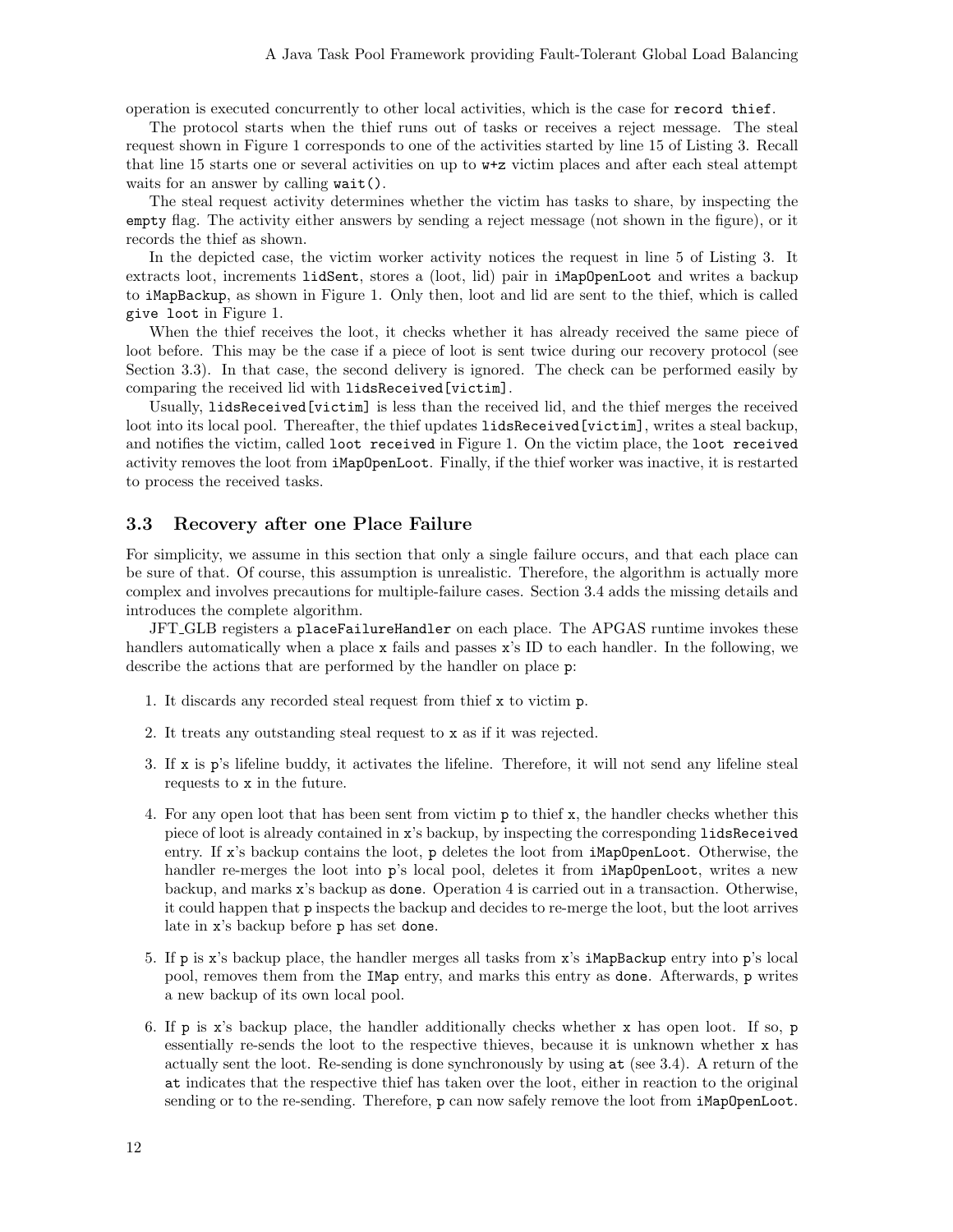In particular, before re-sending loot, p checks whether the loot is still contained in x's backup (which is already marked done at this point). This may occur, if x has crashed right after saving the loot to iMapOpenLoot, but before writing the backup and sending the loot (see Figure 1). In this case, the loot is deleted from iMapOpenLoot and not re-sent.

### 3.4 Recovery after multiple Place Failures

For multiple failures, let us first extend the definition of a backup place: We consider places as being arranged in a ring, according to their numbers and with wraparound. For any place p, its backup place is the closest predecessor of p in this ring that is alive. A place p can easily find out whether it is the backup place of place x, e.g. by inspecting x's ID and the liveliness of all places from its right neighbor up to x.

With that definition, independent failures, i.e., failures that occur at different times and/or regard disjoint subsets of workers can be handled like a sequence of single failures.

In the following, we examine dependent failures. First of all, we discuss which place is responsible for restoring a dead place x, i.e., for performing operations 5 and 6 from Section 3.3. In contrast to the previous section, it can not always be the backup place, since that place may likewise be affected by failure.

Let us consider the following situation as an example:

 $p$   $x_1$   $x_3$   $x_2$   $x_4$   $x_0$   $x_5$  q

This example shows a sequence of places in ring order, i.e.,  $p$  comes first in the ring, then  $x_1$ ,  $x_3$ , and so on. Places named  $x_i$  fail, and the numbers indicate the order of failure, i.e.,  $x_0$  fails first, then  $x_1$ ,  $x_2$ , and so on.

When  $x_0$  and  $x_1$  fail, they are restored by the handlers on  $x_4$  and p, respectively. The failures are independent of each other and both are handled as described in Section 3.3.

When  $x_2$  fails, the handler on  $x_3$  is responsible for the restore of  $x_2$ . However, if  $x_3$  fails before or during restoring  $x_2$ , p and all others are notified about  $x_3$ 's failure as usual. Then, the handler on **p** takes over responsibility for restoring *both*  $x_3$  and  $x_2$ . On the assumption that  $x_4$  crashes shortly after  $x_3$ , the same handler on p is even responsible for restoring  $x_4$ .

In general, a handler that is invoked on the backup place of the failed place iterates over all places to its right in the ring, until the next place alive. The current place in this loop is named iterPlace. For each iterPlace covered, the handler checks whether restore is needed, i.e., whether the place's backup contains tasks and/or the place has open loot.

If restore is needed, the handler performs the restore. In our example, upon failure notification for  $x_3$ , iterPlace takes on values  $x_1$ ,  $x_3$ ,  $x_2$  and  $x_4$ . Assuming that  $x_5$  fails after the iteration, it is restored by another handler on p later, when p has become  $x_5$ 's backup place. Eventually, p becomes the backup place of q.

Overall, the failure handler on each place  $p$  first performs operations 1 to 4 from Section 3.3 and then carries out the steps of the flow diagram in Figure 2.

The flow diagram in Figure 2 starts with a loop over all failed places to the right. If no iterPlace candidate is found anymore, the recovery has finished  $(10)$ . If an iterPlace is found  $(0)$ , the failure handler first performs a transaction that carries out operation 5 from Section 3.3. Use of a transaction avoids, e.g., that the tasks from iterPlace's backup are merged into p's local pool, but remain in iterPlace's backup. If the transaction fails, which is the case if p dies during its execution, the backup remains unchanged and can be restored later by another place.

Afterwards, the handler carries out operation 6 from Section 3.3 which, again, iterates over all loot contained in  $i$ MapOpenLoot(iterPlace)  $(1)$ . The current loot in this loop is called iterLoot in Figure 2. As in the single-failure case, the handler makes sure that the loot is no longer contained in iterPlace's backup, and otherwise just deletes it  $(2)$ . If no more iterLoot is found for the current iterPlace, the next iterPlace is dealt with  $(9)$ .

Normally, the handler tries to re-send the loot to the respective thief, called iterThief 3. While not strictly necessary, we first check whether iterThief is alive, before starting the at for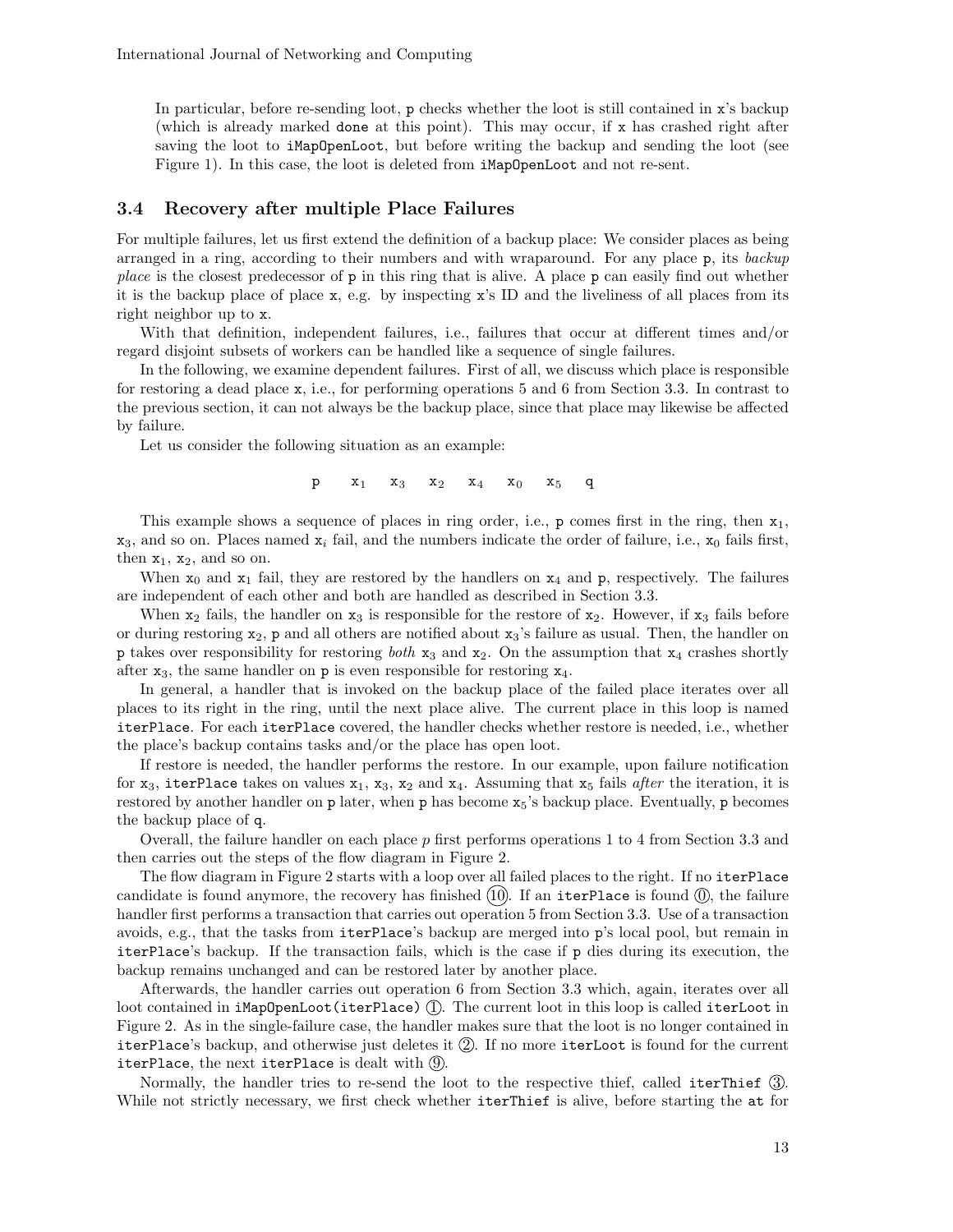re-sending. Use of synchronous communication for the re-sending allows to react immediately to a potential place failure.

If iterThief is alive  $(5)$ , successful return of the at  $(6)$  indicates that the loot has been delivered for sure and can be deleted. This has already been discussed in Section 3.3. If iterThief is dead 4) or fails during the re-send  $(\bar{7})$ , our handler checks whether iterThief's backup contains the loot  $(\bar{8})$ . Otherwise, p takes over the loot by merging the tasks into its own local pool, deleting it from iMapOpenLoot, and writing a new backup  $\circledR$ .

The lookup of iterThief's backup and the respective actions in  $(8)$  need to be performed within a transaction. Otherwise, it may happen, e.g., that iterLoot arrives at iterThief's backup after the lookup, but done has been set, or that iterLoot is deleted but not inserted into p's backup. Again, if p crashes during the transaction, p's backup place will find and handle iterLoot.



Figure 2: Flow diagram of a multiple place failure recovery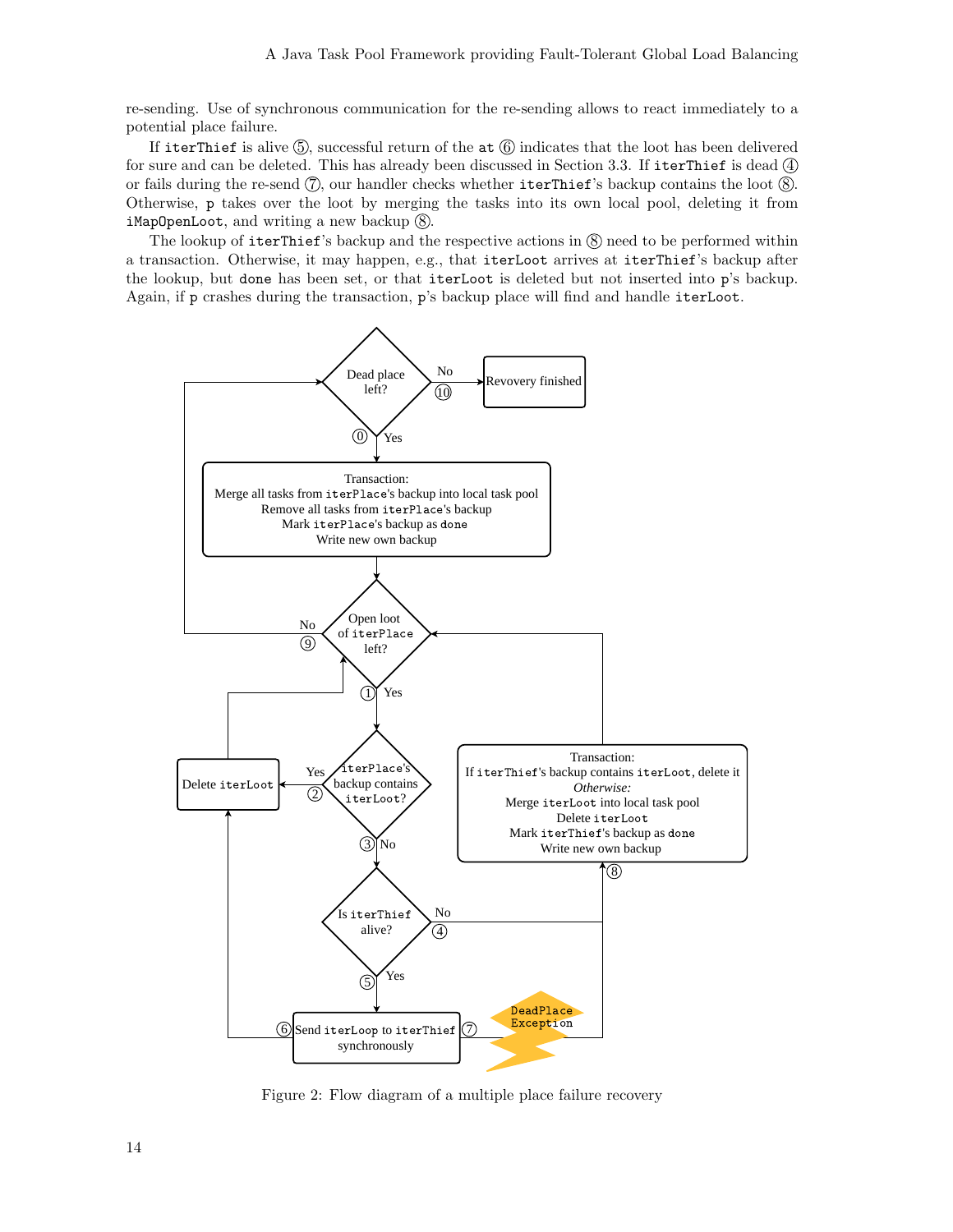# 3.5 Unrecoverable Situations

Our fault tolerance algorithm has no inherent limitations on the number of failures that can be tolerated. Nevertheless, failure of place 0 or loss of an IMap partition lead to an unrecoverable situation. The first case is detected by the placeFailureHandlers, and the second by the partitionLostListener which is triggered automatically by Hazelcast. A place 0 crash can not be tolerated by the APGAS library, since APGAS is not able to migrate the outer finish from place 0 to another place. An IMap partition gets lost if all backup copies are gone.

# 4 Usage of JFT GLB

### 4.1 Framework Contracts

As noted in Section 2.3, GLB users must implement a class for the local pool. This class must implement the following methods:

- boolean process(n) takes out  $n$  tasks from the local pool, processes them, and inserts any newly generated tasks into the local pool again. The function returns true if and only if the local pool contains at least one task afterwards.
- TaskBag split() extracts tasks from the local pool and returns them as a TaskBag object. TaskBag is a user class, which represents a simple container for tasks. The split() function is called by victims, and the return value corresponds to a piece of loot.
- void merge(TaskBag) merges the TaskBag object into the local pool. This function is called by thieves when receiving loot.

In JFT GLB, users must implement additional methods:

- TaskBag getAllTasks() returns all tasks from the local pool in a TaskBag object. The function is called during restore, for example by the backup place. Note that the tasks are not deleted from the local pool.
- void clearTasks() deletes all tasks from the local pool.
- Getter/Setter methods for receivedLids, sentLid and done.

Users may also add application-specific fields and functions to the pool class. These fields may be excluded from backup by marking them with the Java keyword transient.

# 4.2 Pi

This section illustrates JFT GLB usage with a simple example: the calculation of  $\pi$  from integrals. For this application, we provide the complete, compilable code. The example is naturally coded with a static initial work distribution, since all tasks are known at program start. For demonstration purposes however, we provide implementations for both static and dynamic initial work distributions. The code is depicted in Listings 4 to 7, and explained in the following.

Bag (Listing 4) represents a piece of loot, which consists of a set of tasks. Here, a task is represented by a single Integer value. This class has to implement the JFT GLB interface TaskBag.

Queue (Listing 5) contains the sequential computation of the actual problem (line 32), the local pool (line 4) and the partial worker result (line 5). It has to implement the JFT GLB interface TaskQueue. The generic parameter Double defines the type of the result. The generic parameter Queue defines the return type of some generic functions and is set the type of the class.

Workers process tasks by invoking the function process() (line 32), which pops and processes up to n tasks successively. In the function  $split()$  (line 22), the application may decide how many tasks are stolen (line 23).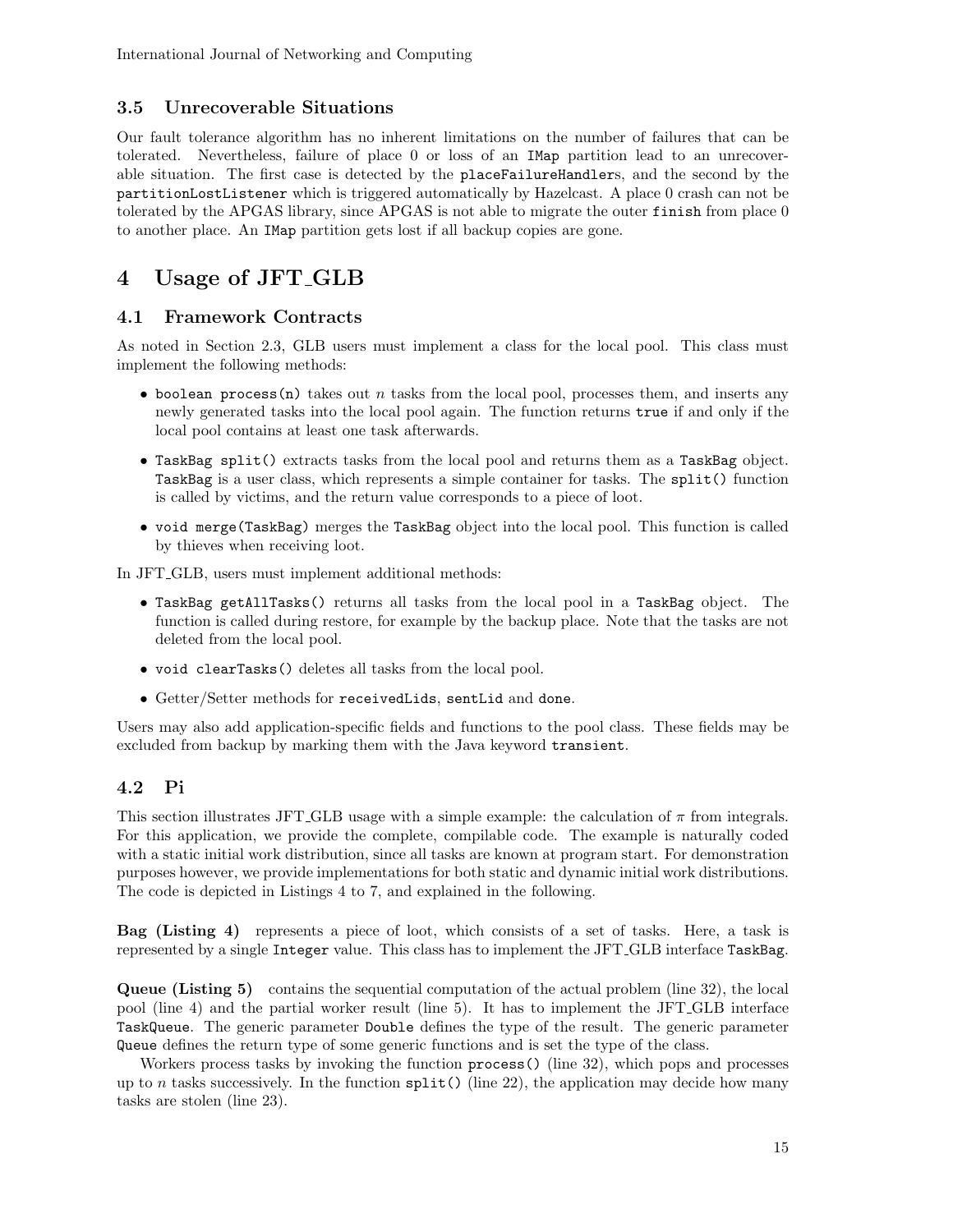Since the function getResult() (line 47) returns an instance of GLBResult, the inner class PiResult (line 67) extends the JFT GLB class GLBResult.

The function init() (line 19), which initializes the local pool, is only invoked when using dynamic initial work distribution.

StartDynamically (Listing 6) starts this application dynamically so that all initial tasks are located on place 0. Therefore, the Queue constructor (line 4) and the GLB constructor (line 6) is invoked with true as last parameter. The result (line 8) is an array of size 1, in which index 0 contains pi's value.

StartStatically (Listing 7) starts this example statically by invoking the Queue constructor (line 4) and the GLB constructor (line 6) with false as last parameter. The result has the same form as above.

```
1 public class Bag implements TaskBag {
2 public Deque<Integer> list = new LinkedList <>();
3
4 @Override
5 public int size () { return list . size (); }
6 }
```

```
Listing 4: Class Bag
```

```
1 public class Queue implements TaskQueue < Queue , Double > {
2 int N ;
3 double deltaX ;
4 Deque<Integer> list = new LinkedList <>();
5 double result = 0;
6
7 public Queue (int n, boolean dynamicDistribution) {
8 N = n ;
9 deltaX = 1.0 / N;
10 if (dynamicDistribution == false) {
11 int step = N / places().size();
12 int start = here().id * step;
13 int end = Math.min(start + step, N);
14 for (int i = start; i < end; i++)
15 list.add(i);
16 }
17 }
18
19 public void init () { for (int i = 0; i < N; i++) list.add(i); }
20
21 @Override
22 public TaskBag split () {
23 int size = size() /2;
24 if ( size <= 0) return null ;
25 Bag bag = new Bag();
26 for (int i = 0; i < size; i++)
27 bag.list.add(list.poll());
28 return bag;
29 }
30
```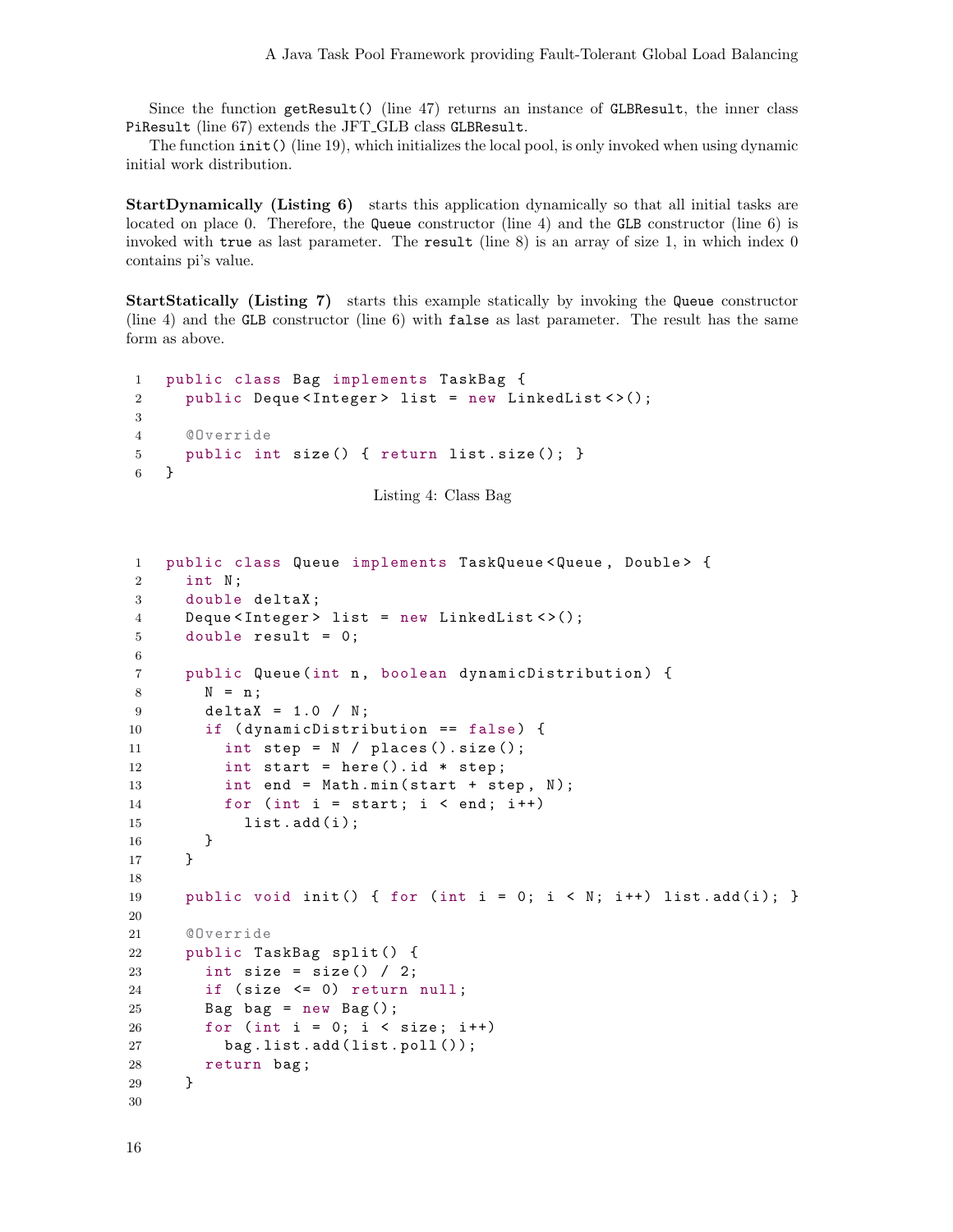```
31 @Override
32 public boolean process (int n) {
33 double r = 0;
34 for (int i = 0; i < n; i++) {
35 double x = (list.pop() + 0.5) * deltaX;36 r \neq 4.0 / (1 + x * x);37 result += r * deltaX ;
38 if (size() \leq 0) break;
39 }
40 return ( size () > 0);
41 }
42
43 @Override
44 public void merge (TaskBag taskBag) { list.addAll (((Bag) taskBag).list); }
45
46 @Override
47 public GLBResult < Double > getResult () { return new PiResult (); }
48
49 @Override
50 public void mergeResult ( TaskQueue < Queue , Double > that ) {
51 result += that . getResult (). getResult ()[0];
52 }
53
54 @Override
55 public int size () { return list . size (); }
56
57 @Override
58 public void clearTasks () { list = new LinkedList < >(); }
59
60 @Override
61 public TaskBag getAllTasks () {
62 Bag bag = new Bag();
63 bag.list.addAll(list);
64 return bag;
65 }
66
67 public class PiResult extends GLBResult < Double > {
68 @Override
69 public Double [] getResult () { return new Double []{ result }; }
70 }
                         Listing 5: Class Queue
1 public class StartDynamically {
2 public static void main (String... args) {
3 int N = 1000000;
4 SerializableCallable < Queue > init = () -> new Queue (N, true);
5 GLBParameter para = new GLBParameter ();
6 GLB < Queue, Double > glb = new GLB < > (init, para, true);
7 Runnable start = () -> glb . getTaskQueue (). init ();
8 Double [] result = glb.run (start);
9 }
10 }
```
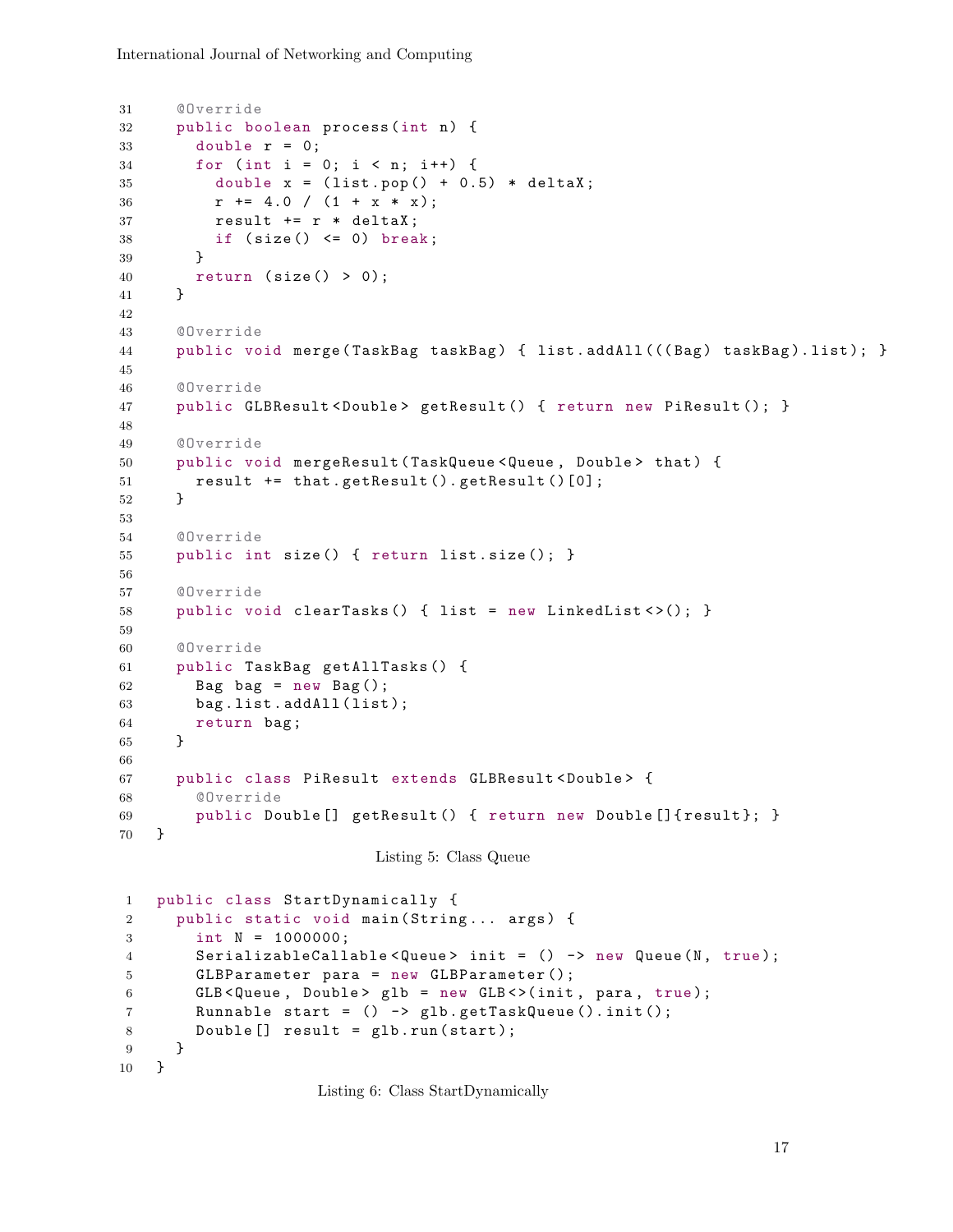```
1 public class StartStatically {
2 public static void main (String... args) {
3 int N = 1000000;
4 SerializableCallable < Queue > init = () -> new Queue (N, false);
5 GLBParameter para = new GLBParameter ();
6 GLB < Queue, Double > glb = new GLB < > < (init, para, false);
7 Double [] result = glb . runParallel ();
8 }
9 }
```
Listing 7: Class StartStatically

# 5 Implementation

The implementation of JFT GLB is based on the source code of J GLB from our previous work [31]. The code will be published on the first author's homepage upon acceptance of the paper. In the following paragraphs, we discuss several interesting details of our implementation.

### 5.1 Synchronization

We protect each access to the local pool and to the IMap instances with the same lock. For that, we use synchronized() blocks, parametrized with the variable waiting. This variable is a worker attribute of type AtomicBoolean. If it has value true, the worker is waiting for a steal answer, and if it has value false, the worker is carrying out local operations such as processing tasks. Our locking scheme could be slightly improved by deleting the loot in parallel to task processing. For that, we would need multiple locks. To keep the program easier to understand and implement, we stayed with the one-lock approach.

J GLB utilizes Java's ConcurrentLinkedQueue for storing steal requests from thieves and lifeline thieves. This data structure is a thread-safe variant of a traditional linked queue. However, a sequence of accesses is not protected against interruption. JFT GLB uses such sequences to avoid recording both a lifeline steal request and a random steal request from the same victim. To state it in more detail, a new random steal request should not be stored while a previous lifeline steal request from the same thief is being answered. So, we utilize synchronized() blocks with a thieves parameter to protect each access to the two thief lists, which store steal requests from thieves and lifeline thieves. Consequently, we do not need concurrent lists and utilize traditional non-concurrent lists as type.

### 5.2 DeadPlaceExceptions

A place change can be performed with at and asyncAt. If the remote place is dead when calling such a construct, APGAS throws a DeadPlaceException. To timely catch these exceptions, we surround each place change by a try-catch block. Moreover, there is a try-catch block around the outer finish, to catch exceptions that are raised during the asyncAt blocks. Since our algorithm handles place failures in the placeFailureHandlers, all catch blocks are left empty, except for the catch block that handles the DeadPlaceException in Figure 2 (marked  $(7)$ ).

### 5.3 PlaceFailureHandler

We register one placeFailureHandler at each place by passing a method reference to the worker constructor. As noted before, the placeFailureHandlers are automatically invoked by the APGAS runtime when a place crashes. Our implementation of the handlers performs the recovery actions described in Sections 3.3 and 3.4. Moreover, they remove dead places from local lists to avoid sending messages that are already known to be dead. Note that the handler is invoked, no matter whether the worker is active. At an inactive worker, the placeFailureHandler may merge tasks into the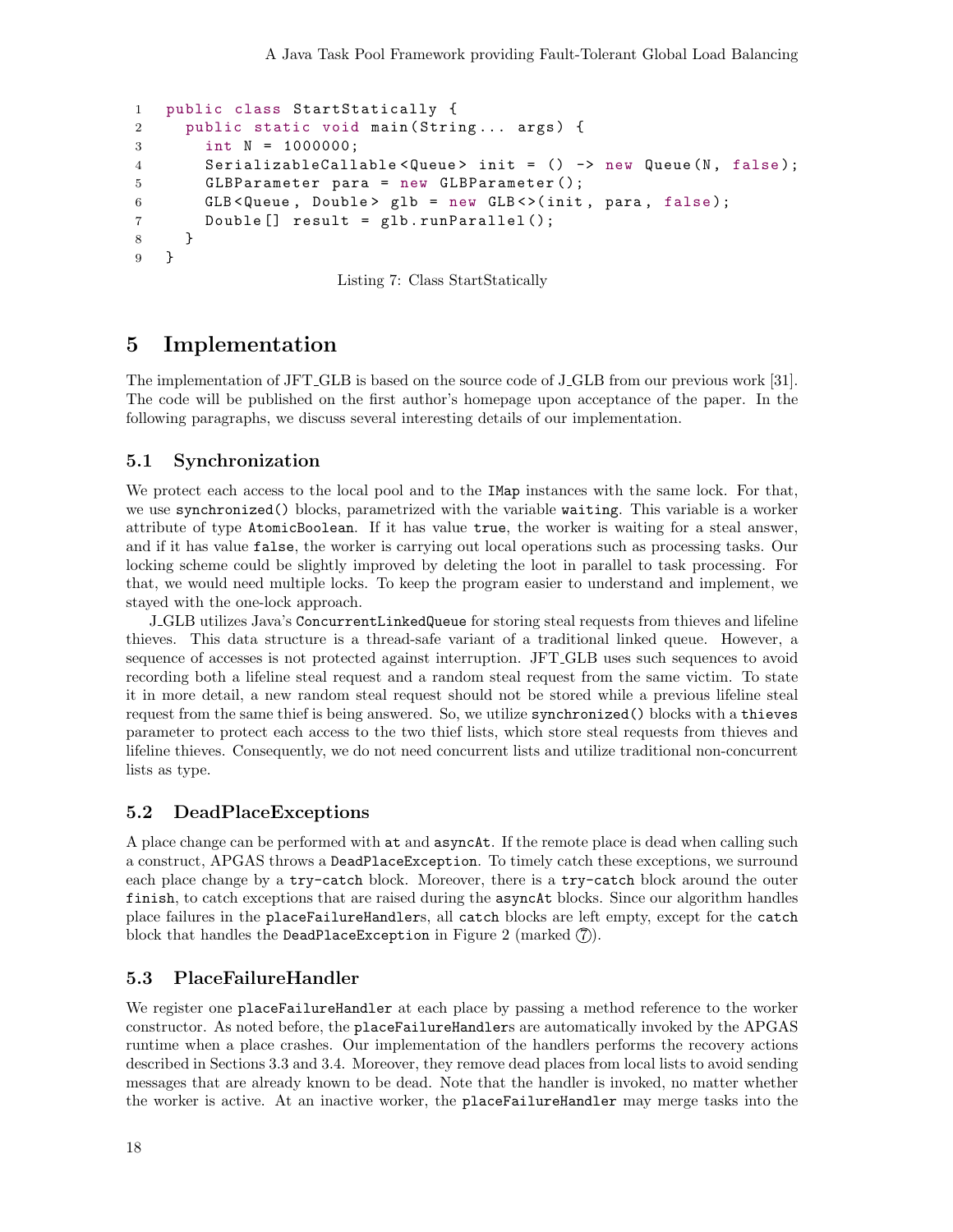local pool. In this case, it restarts the worker activity and binds it to the outer finish as explained in Section 4.6.

### 5.4 PartitionLostListener

We register one partitionLostListener on each IMap instance within the worker constructor. If a partition of an IMap instance gets lost, Hazelcast automatically executes the handler code. In our implementation, it prints an error message. Moreover, it terminates the program by starting an asynchronous activity on each place alive that terminates the respective JVM.

### 5.5 Thread-Safe Hazelcast Operations

We use two kinds of thread-safe Hazelcast operations to access the two IMap instances. Writing backups is performed with the function executeOnKey(). This function transfers code to the owner of the respective entry. According to this code, the owner only updates the backup when done is false. Otherwise, no action is performed.

We implemented our transactions by calling Hazelcast's function executeTransaction(). Transactions perform either all or none of the operations passed in a lambda parameter, as has been explained in Section 2.2. Each transaction is surrounded by a try-catch block to catch a potentially thrown TransactionException.

#### 5.6 Restart-Daemon

When a place crashes, the APGAS runtime invokes all registered placeFailureHandlers by starting a new asynchronous activity on each place which executes the handler code. Unfortunately, there is no option for APGAS users to bind this activity to a user-defined finish. This may result in several difficulties. In JFT GLB, a placeFailureHandler may have to restart an inactive worker and bind the new worker activity to the outer finish for correct termination detection.

Therefore, we implemented a workaround. It deploys a so-called *restart-daemon*, which is executed by an additional asynchronous activity on place 0. We start the daemon in the first line of the outer finish block. It runs until the system-wide task pool is empty. The main purpose of the daemon is to restart inactive workers, which got new tasks by a placeFailureHandler.

We first added the attribute restartPlaces of type ConcurrentLinkedQueue to the worker on place 0. If an inactive worker has to be re-started, its ID is inserted into restartPlaces by the corresponding placeFailureHandler. The restart-daemon cyclically checks restartPlaces and, if needed, restarts a worker activity on the corresponding place.

APGAS provides no guarantees when exactly a placeFailureHandler is executed, because the execution is subject to Java scheduling. Therefore, it may happen that the outer finish is already terminated when a delayed placeFailureHandler starts. This case may result in wrong results because several tasks may not have been processed. To avoid such situations, the daemon finishes only when all handlers were run. Therefore, we added an attribute countHandler of type HashMap<Integer, HashMap<Integer, Boolean>> to the worker on place 0. The first argument, Integer, represents the ID of the failed places. The second argument, HashMap<Integer, Boolean>>, indicates whether a place has already executed its handler.

For each failure, the first placeFailureHandler invoked creates the countHandler entry and initializes all HashMap entries with false. When a placeFailureHandler ends, it writes true to its entry as last operation. The daemon runs until all entries are true.

This technique still does not avoid the situation that all placeFailureHandlers are delayed and all workers have gone inactive. In this situation, the program could finish and the result would be wrong. To solve this problem, the daemon finishes only if the size of countHandler plus the number of places alive is equal to the initial number of places at program start.

Finally, the daemon terminates only when iMapOpenLoot is empty. It never handles any open loot itself, however, because delayed placeRemovedHandlers will do that. So the daemon just waits.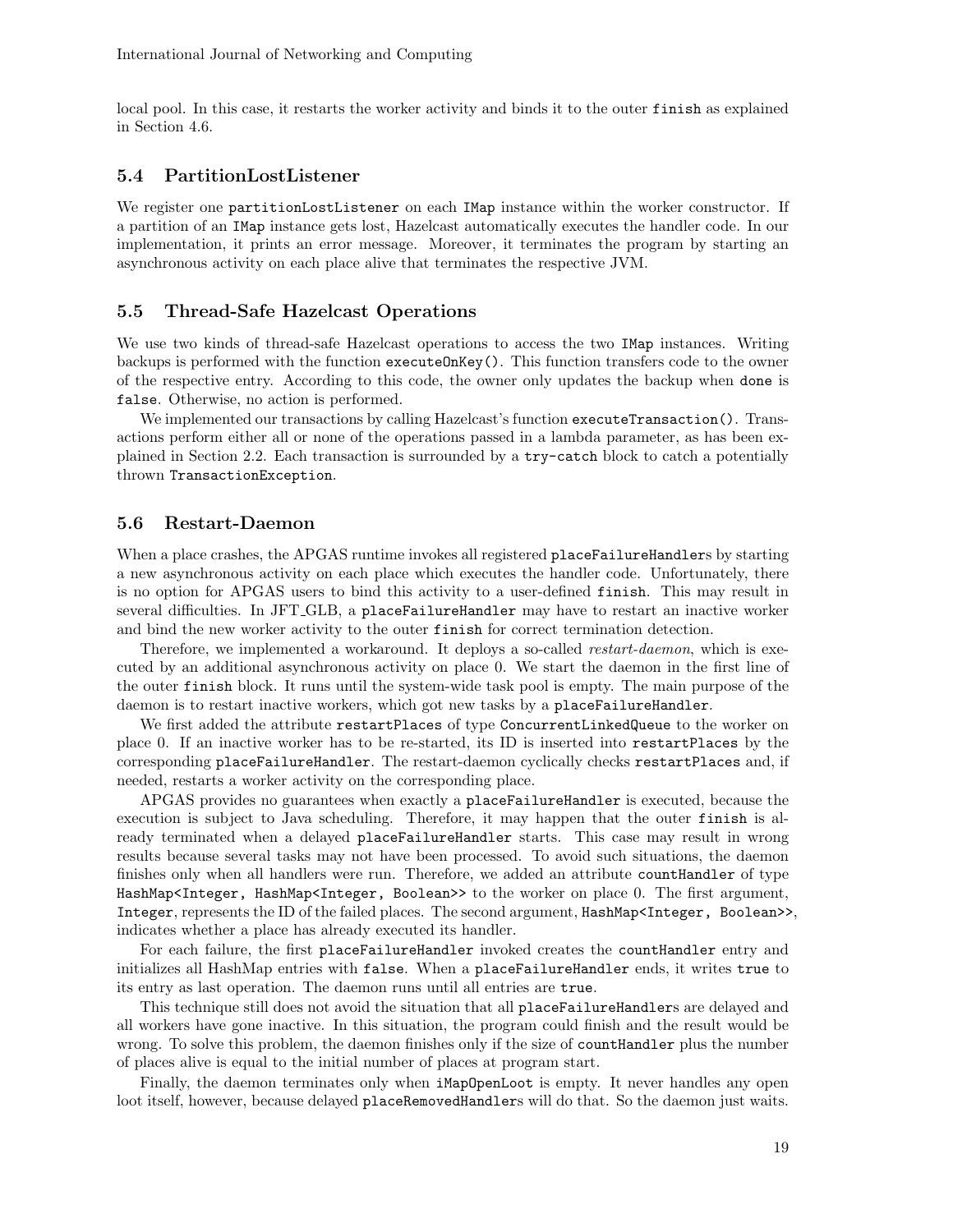Checking all entries in iMapOpenLoot causes much network traffic, but this operation is only executed in the rare case that all workers are inactive and the last place alive crashes.

### 5.7 Extensions of APGAS

Beyond the implementation of JFT GLB, we extended the APGAS framework. That framework is open-source, and we submitted our modifications to the official APGAS repository [21]. We added the following three functions, which are well-known from X10 and have facilitated the JFT GLB implementation:

- Place next Place (id) returns the next place alive in the ring of places that comes after place id.
- Place prevPlace(id) returns the previous place alive in the ring of places that comes before place id.
- boolean isDead(id) returns true if the place is alive, and false otherwise.

Moreover, during JFT GLB development, we found a bug in the runtime class which handles the placeFailureHandlers and implemented a preliminary fix [32].

# 6 Correctness

Recall that correctness requires the program to output the correct result or terminate with an error message. At its core, JFT GLB correctness is established by the correctness guarantees of Hazelcast and APGAS:

- IMap entries are safe despite failures. If needed, the partitionLostHandler is triggered automatically by Hazelcast, and the program aborts.
- APGAS guarantees that all place failures are recognized and the placeFailureHandlers are invoked. A place 0 failure leads to program abort.

In our fault-tolerant algorithm, every IMap entry exactly captures the subset of tasks that are assigned to this place at the time of backup writing. This includes:

- *finished tasks*, which are captured by the partial result
- *open tasks*, which are contained in the local pool, and
- future tasks, which have not yet been generated but are encoded in the parent task descriptor.

Each task belongs to one of these groups, since backups are written outside task processing.

Tasks are moved between the subsets of different places only during stealing and restore. These moves change multiple IMap entries simultaneously, but transactions ensure data integrity despite possible failures.

For stealing, the steal protocol with its handshaking and backup writing on both sides guarantees that the task subsets of victim and thief remain consistent. In particular, the case that failures occur while the loot is in transit is unraveled with the help of the corresponding **iMapOpenLoot** entry.

In restore, exactly one place takes over the failed place's open and future tasks. The partial result is not touched, and therefore the finished tasks stay in the failed place's subset. Moreover, the restore protocol from Section 3.4 guarantees that the loot is taken over by exactly one place. Altogether, in both stealing and restore, each task remains in exactly one place's subset.

The algorithm makes no assumptions on message ordering on system level, but takes care that late messages do no harm. In particular:

• Successive backups of a place are written one after the other, since backup writing is a synchronous Hazelcast operation.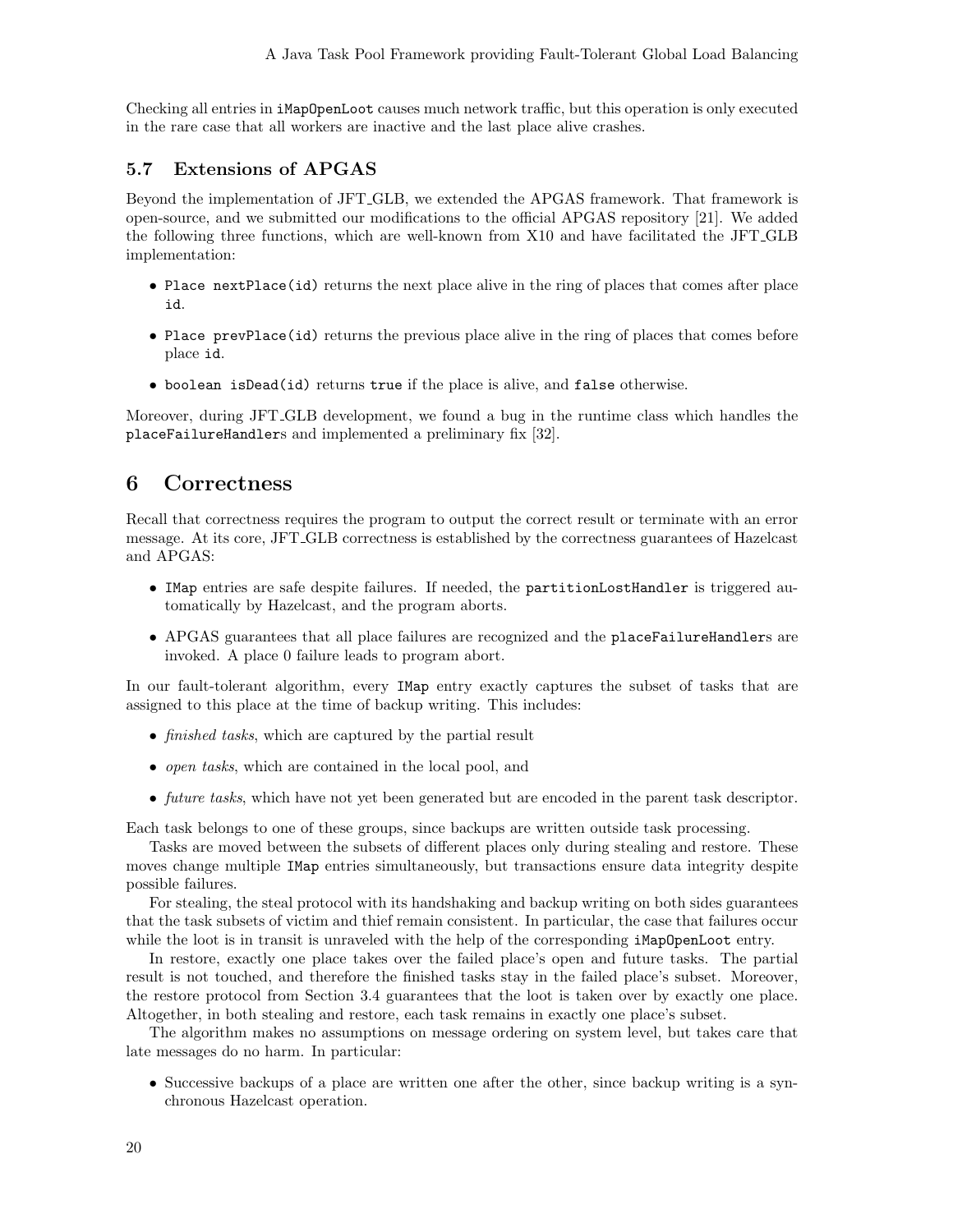- Late backups from a failed place are refused by inspecting the done attribute beforehand.
- A victim will only send out further loot to the same thief, if the previous loot was acknowledged.

Termination of the algorithm follows from the continuity of task processing. Workers only interrupt task processing when they perform protocol operations such as answering a steal request, or restoring a place. All of these operations perform a finite number of actions. When all tasks have been processed, termination is detected by the outer finish, according to the lifeline scheme [36].

Beyond theoretical establishment of correctness, we tested our implementation experimentally, by provoking critical situations with System.exit() calls, see Section 8.1.

# 7 Comparison between JFT GLB and XFT GLB

As mentioned in the introduction, JFT GLB and XFT GLB [12–15] provide similar functionalities. We compare the two frameworks in this section. For XFT\_GLB, we refer to the most recent version from [13].

A major difference between XFT GLB and JFT GLB is use of programming languages X10 and Java, respectively. JFT GLB's use of Java allows to utilize Hazelcast and especially its IMap data structure. Java has the advantage of being widely used. Moreover, JFT GLB users can write their applications with other JVM-based languages such as Scala [9]. X10 applications can be compiled to Java and C++. However, XFT GLB only compiles to C++, otherwise unexpected errors occur.

Another important difference between XFT GLB and JFT GLB regards the fault-tolerant algorithm. While JFT GLB relies on a resilient data structure (the IMap), XFT GLB handles all aspects of data backup manually. In particular, the XFT GLB algorithm must explicitly deal with the case that a backup gets lost after a place crash. JFT GLB, in contrast, deploys Hazelcast to manage those cases.

Moreover, XFT GLB must manually monitor the liveness of places, whereas JFT GLB simply utilizes the APGAS placeFailureHandler, which is automatically invoked after a failure.

On the positive side, XFT GLB has no dependencies on foreign frameworks. Therefore, the algorithm could be designed such that it consistently adopts a clear actor-like structure. In particular, backup-related communication was implemented the same way as stealing-related communication. Nevertheless, the XFT GLB algorithm is more complex than the JFT GLB algorithm, which delegates many responsibilities to the underlying Hazelcast layer. Consequently, XFT GLB is more difficult to maintain and extend than JFT GLB.

The XFT GLB algorithm consistently adopts asynchronous communication, which keeps workers responsive. JFT GLB achieves responsiveness by running multiple concurrent activities on each place. Still, most communication is asynchronous to improve the performance via parallelism between communication and task processing. JFT GLB uses synchronous communication only for IMap accesses, and for re-sending loot after failure.

JFT GLB has the advantage that the number of backup copies is easily configurable between zero and six, whereas XFT GLB always uses one copy. The XFT GLB setting could only be changed with a major redesign of the algorithm. Consequently, JFT GLB can tolerate more cases of simultaneous place failures than XFT GLB. As another advantage, Hazelcast automatically re-writes a backup after loss of a copy for which the original entry is still available. In XFT GLB, that re-writing has to be initiated manually.

The two systems handle partial results in different ways. In XFT GLB, backup places adopt them after failures. In JFT GLB, they remain in the failed place's IMap entry. Consequently, the final result is computed from the partial results of live places in XFT GLB, and from all IMap entries in JFT GLB. The JFT GLB approach is enabled by IMap persistence.

Another difference between the two systems regards backup handling during stealings. While JFT GLB writes backups on both the victim and thief sides, XFT GLB only writes them at the victim side. On the thief side, instead, it stores the victim's identity. Finally, XFT GLB writes a single steal backup for multiple steals from the same victim. The JFT GLB approach is simpler, but has a higher communication volume.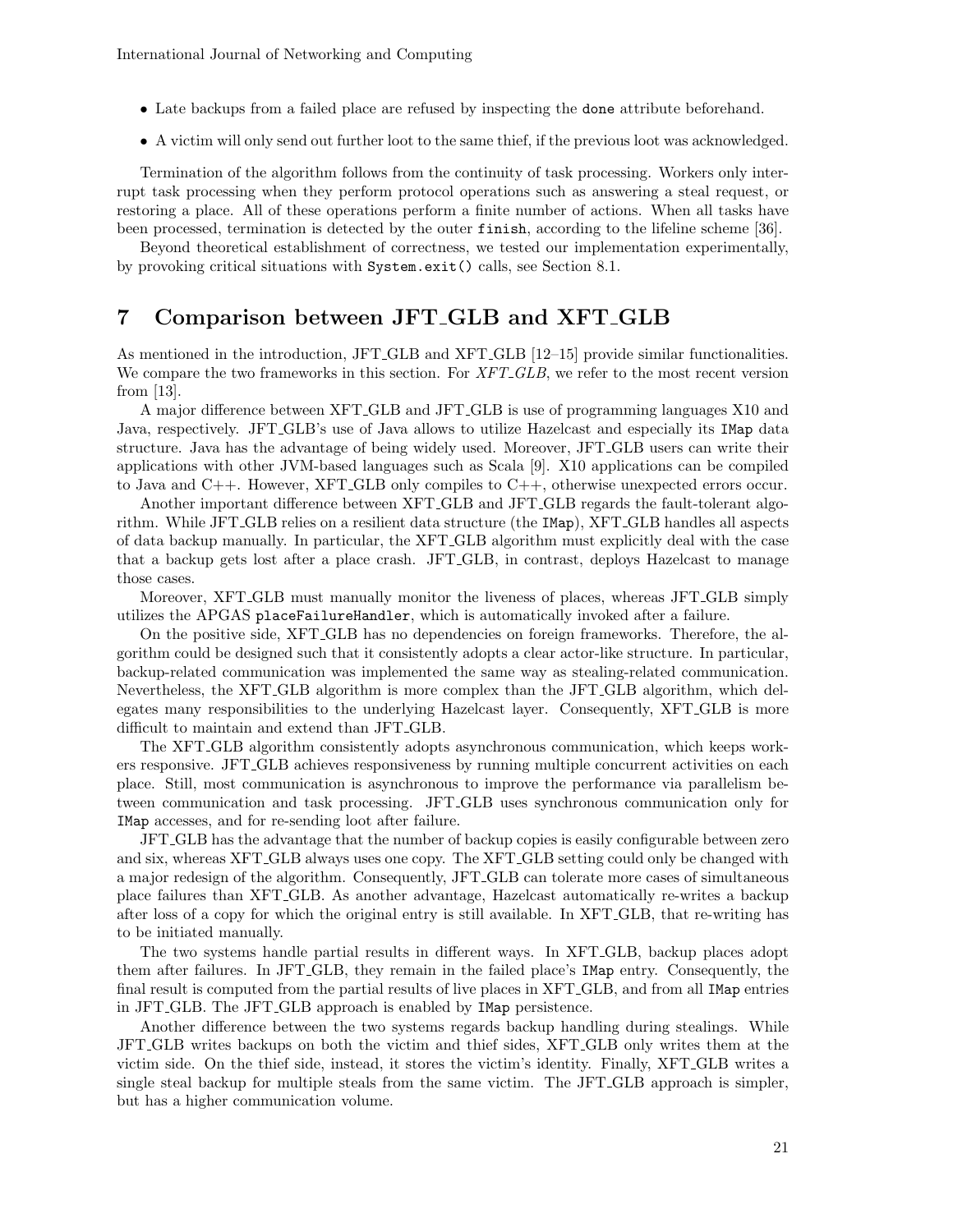For XFT GLB, there is a variant with incremental backups that is less flexible, but sometimes more efficient [15]. The integration of incremental backups into JFT GLB is a subject for future work.

# 8 Experiments

Experiments were run on a cluster with 12 homogeneous nodes. Each node has 256 GB of main memory and two six-core Intel Xeon E5-2643-v4E5 CPUs [39]. We started up to 144 places, which were assigned to the 12 nodes, starting up to 12 places per node. For instance, 12 places were run on 1 node, 24 places were run on 2 nodes etc. We used X10 release 2.6.1 and APGAS in their latest available revisions from the official repositories (July 6, 2017 [20] and July 6, 2017 [21]). Resilience mode was only switched on for runs with the fault-tolerant framework versions. X10 programs were compiled with Native X10. Java version 1.8.0 131 and gcc version 4.9.0 were used.

As benchmarks, we used Unbalanced Tree Search (UTS) [28], Betweenness Centrality (BC) [16], and NQueens [17]. UTS and BC are included in the standard library of X10 [20] as samples for GLB usage. For BC, we deployed a slightly modified version, which avoids overlong tasks by writing shadow results [14]. NQueens was taken from the HabaneroUPC++ repository [34]. We ported all benchmarks to Java, and NQueens to X10.

UTS dynamically generates a highly irregular tree from node descriptors and counts the number of nodes. BC calculates a centrality score for each node in a graph. NQueens calculates the number of placements of N queens on a  $N \times N$  chessboard, so that no two queens threaten each other.

Regarding GLB Usage, the benchmarks have the following characteristics:

- UTS and NQueens start with a single task, from which the others are spawned dynamically. BC creates all tasks statically at the beginning and distributes them evenly, so that each worker is assigned about same number of tasks.
- The result of UTS and NQueens is a single long value. The result of BC is a long array with one entry for each graph node.
- The sum is used as the reduction operator for all three benchmarks.

Parameters were set as follows:

- UTS: geometric tree shape, branching factor  $b = 4$ , random seed  $s = 19$ , tree depth  $d = 17$ .
- BC: random seed  $s = 2$ , number of graph nodes  $N = 2^{17}$ .
- NQueens: number of queens and chessboard size  $N = 16$ , threshold  $t = 10$ .
- GLB:  $n = 511$  (default).
- XFT GLB and JFT GLB:  $k = 2048$  (UTS and NQueens) or  $k = 32768$  (BC), backup count = 1.

The different k values were adjusted to the steal rates. Since XFT GLB has a hard-coded backup count of 1, we used the same value in JFT GLB, for comparability.

### 8.1 Fault Tolerance Tests

We tested JFT<sub>-GLB</sub> by provoking place failures with System.exit() calls. After each test, we made sure that all places involved performed the correct actions, by inspecting log files. The following situations were considered with each 144 places:

- 1. Place 2 crashes after processing its first  $n$  tasks, but before answering any recorded steal requests.
- 2. Place 2 crashes before it goes inactive.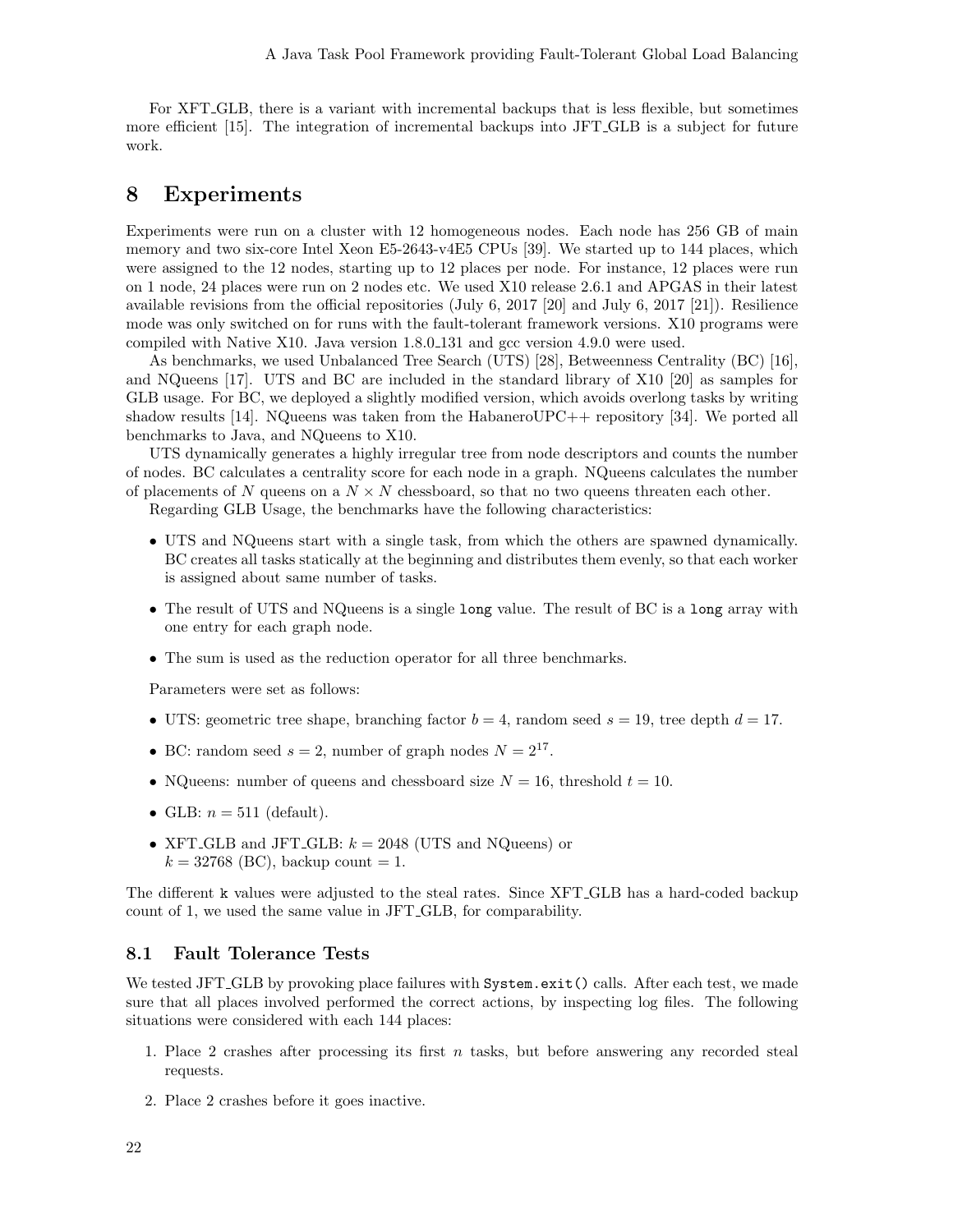- 3. Place 2 is the victim of a random steal request crashes right after it has extracted loot, saved it in iMapOpenLoot, and wrote a steal backup to iMapBackup.
- 4. Like situation 3, but place 2 crashes after sending the loot to the thief.
- 5. Like situation 3, but for the case of a lifeline steal request.
- 6. Like situation 3, but additionally, the thief crashes when it receives the loot from the backup place (place 1) during recovery.
- 7. Like situation 6, but place 1 (backup place of crashed place 2) crashes during handling the thief crash from situation 6.
- 8. Place 2 crashes during task processing, approximately in the middle of the overall computation.
- 9. Place 2 crashes after merging received loot into its queue and writing the corresponding steal backup to iMapBackup, but before sending the loot received message to the victim.
- 10. Like situation 1, but we modified, the program so that the backup place waits at the beginning of its placeFailureHandler() until the rest of the computation has finished. This way, we test the restart-daemon.
- 11. Like situation 5, but additionally, place 1 (the backup place) crashes inside the merge() call.
- 12. Like situation 1, but 90% of the places crash. This case provokes program abort and tests the detection of unrecoverable situations.

### 8.2 Performance Measurements

We evaluated the performance of the fault tolerance schemes chiefly by measuring their overhead in comparison to non-fault-tolerant program versions. Figures 3 (UTS), 4 (NQueens) and 5 (BC) depict the overhead. The overhead is expressed as a percentage and corresponds to the ratio of wall-clock times (decremented by one). In all figures, the horizontal axis ends at 144.

For UTS on up to 144 places, the overhead of JFT GLB is at most 12.87%. From 12 places (maximum of one node) upwards, it slightly increases with the number of places. The overhead of XFT GLB is higher than that of JFT GLB, in most cases. Exceptions occur at 4, 132 and 144 places. For higher place counts, the XFT GLB is quite constant. However, on 12 places, XFT GLB has a surprisingly high peak with  $77.54\%$  overhead. In other experiments, we discovered that the source of this peak is fully loading each 12 core node by starting 12 places. When we start 12 places on two nodes, the peak disappears. This behavior is currently under investigation.

For NQueens, the overhead of JFT\_GLB is at most  $46.06\%$  on 144 places. It is always lower than the XFT GLB overhead, except on 144 places. The overhead of XFT GLB is at most 48.34% on 120 places. Both overheads slightly increase with the number of places: for XFT GLB from 4 places upwards, and for JFT GLB from 12 places upwards.

For BC, the overhead of JFT<sub>-GLB</sub> is at most  $25.40\%$  on 144 places. It is mostly smaller than the overhead of XFT GLB, which is at most 53.00% on 144 places. The overhead of XFT GLB has a high peak on 12 places, which apparently has the same reason as for UTS. Moreover, on 2 places, there is an additional peak. Both overheads increase with the number of places, the increase is higher for XFT GLB.

Overall, there is no clear winner between XFT GLB and JFT GLB in direct comparison. However, on average JFT GLB has less overhead than XFT GLB. So, the simpler JFT GLB approach of relying on a resilient data structure appears to be preferable.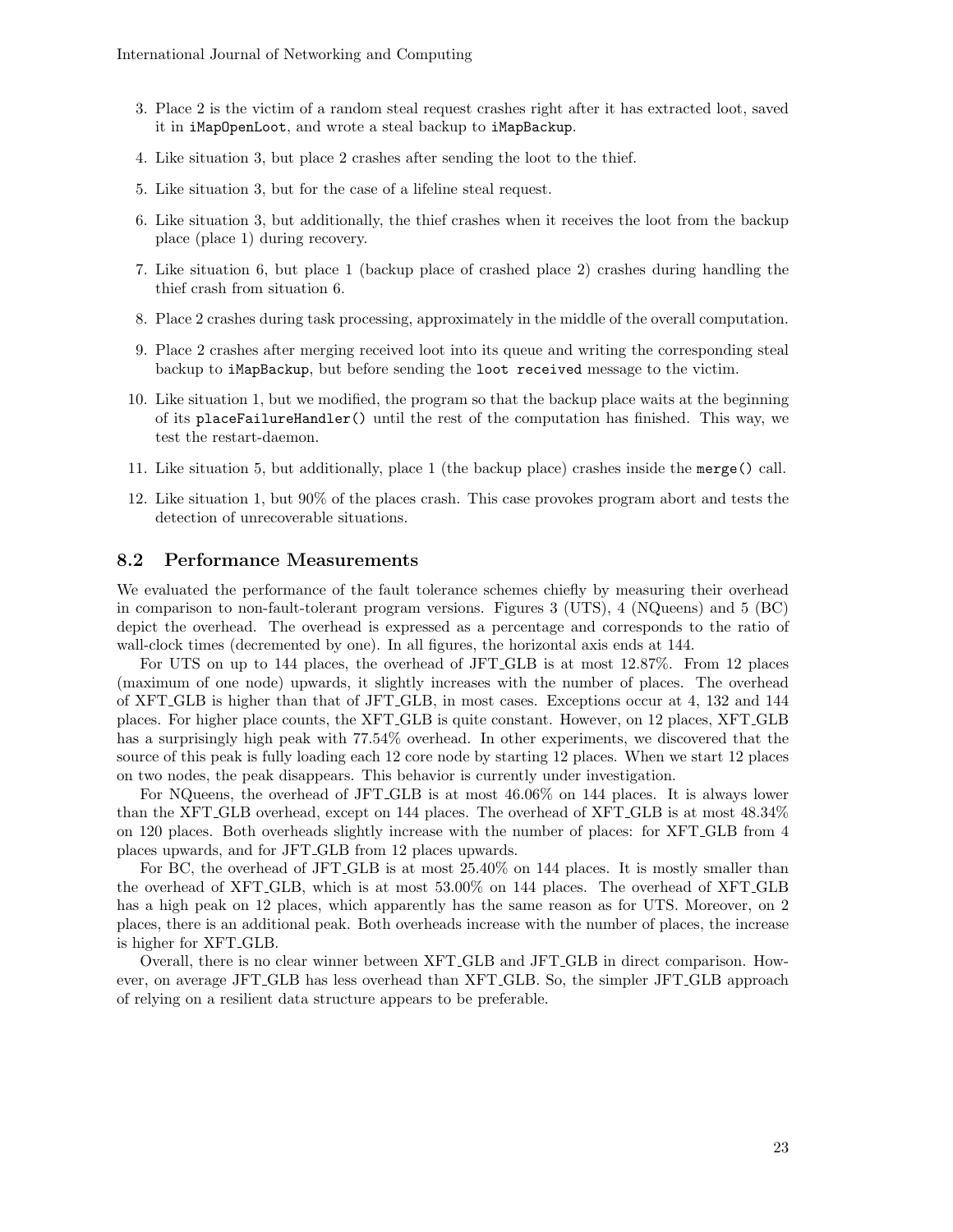

Figure 3: UTS: Fault Tolerance overhead of XFT GLB and JFT GLB



Figure 4: NQueens: Fault Tolerance overhead of XFT GLB and JFT GLB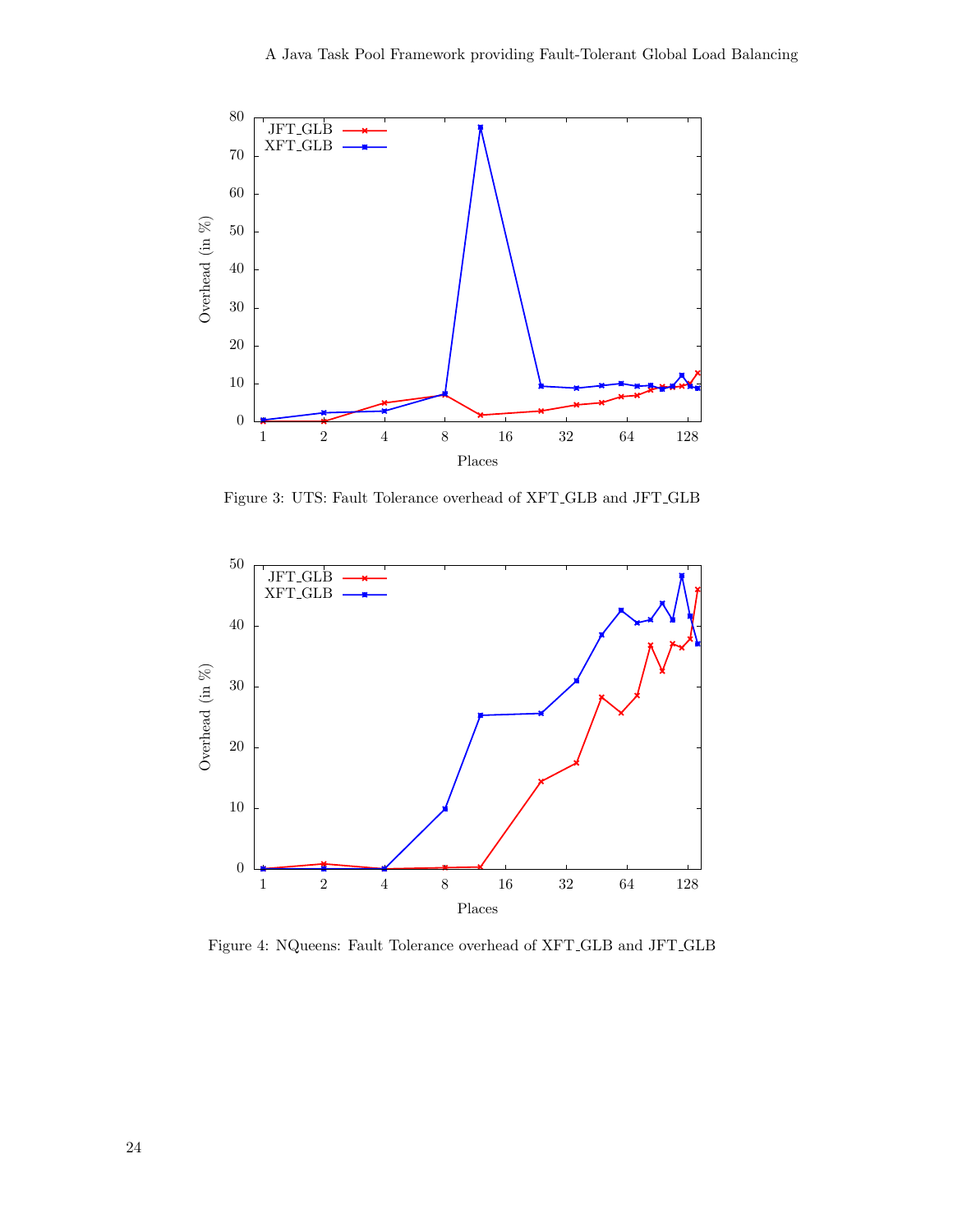

Figure 5: BC: Fault Tolerance overhead of XFT GLB and JFT GLB

### 8.3 Performance Analysis

To analyze the measured performance, we enhanced our previous logging feature from [31]. The logged data are plotted as phase diagrams in Figures 6 (UTS), 7 (NQueens) and 8 (BC). Parameters are the same as before. The phase diagrams refer to experiments with 144 places on 12 nodes. J GLB is shown on the left side and JFT GLB on the right side. Each phase diagram depicts the percentage of workers that are in the following states:

- *processing*: worker processes tasks.
- *idling*: worker is inactive.
- *communicating*: worker communicates with another worker by writing backups, sending steal requests, answering steal requests, or receiving tasks.
- *waiting*: worker waits for an answer to a steal request.

The UTS phase diagrams in Figure 6 reveal a longer startup phase for JFT GLB than for J GLB. Here, the idling and communicating states are more prominent because the steal backups during initial work stealing consume time. Similarly, JFT GLB takes longer towards the end of the computation, where the steal rate increases. In the main phase, the communicating and waiting states take somewhat more time in JFT GLB .

The NQueens phase diagram in Figure 7 has similar characteristics as that of UTS, except that the communicating and waiting states in the main phase are less prominent.

The BC phase diagrams in Figure 8 does not show a longer startup phase, which is due to the static initial task distribution. Since BC's result is an array, backup writing takes longer and therefore more time is spent in state communicating. The higher communication expense can be observed especially in the end phase, and also leads to periodic peaks during the main phase.

Overall, the phase diagrams depict the expected characteristics of each case.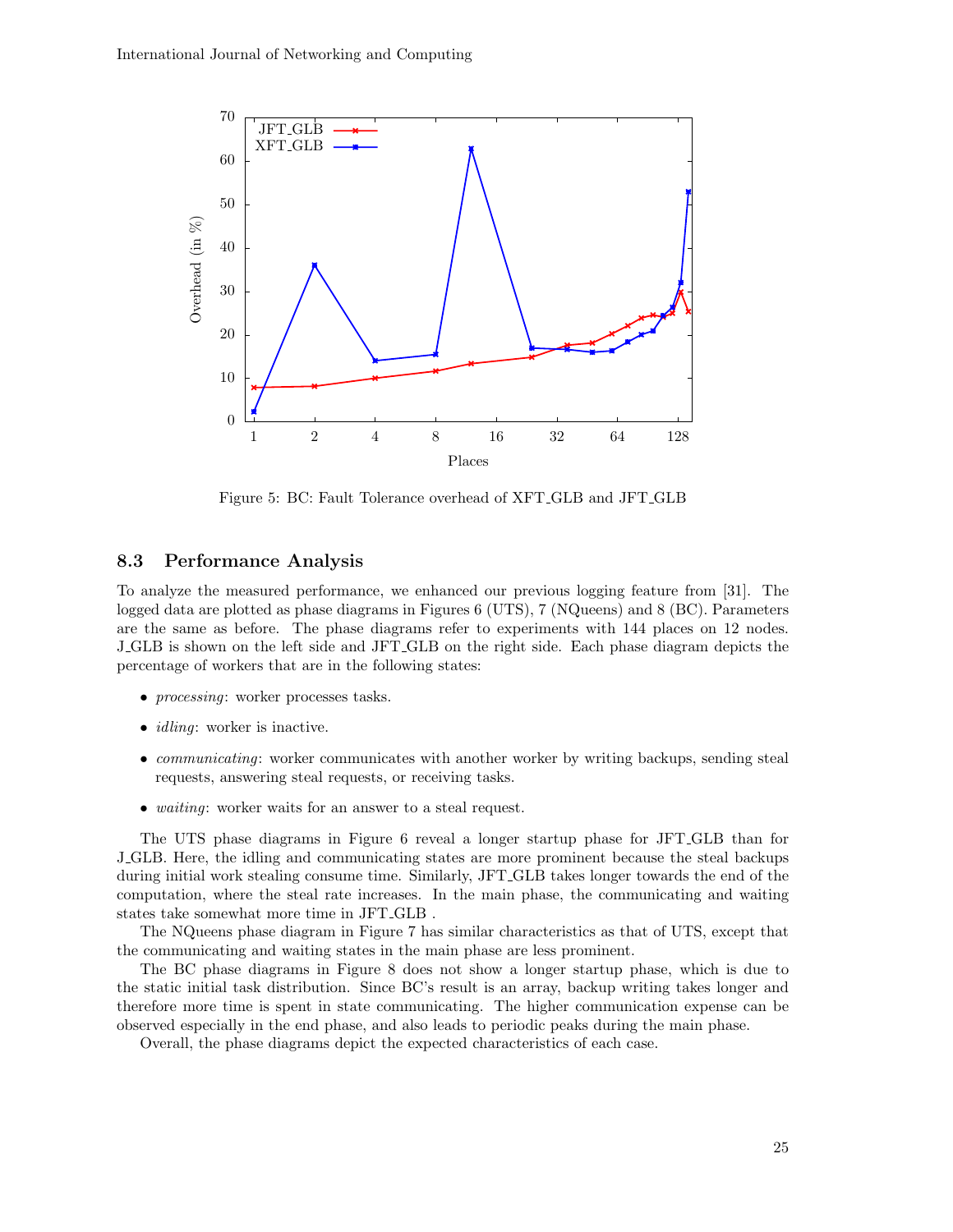

Figure 6: Phase Diagram for UTS with J GLB (left) and JFT GLB (right)



Figure 7: Phase Diagram for NQueens with J GLB (left) and JFT GLB (right)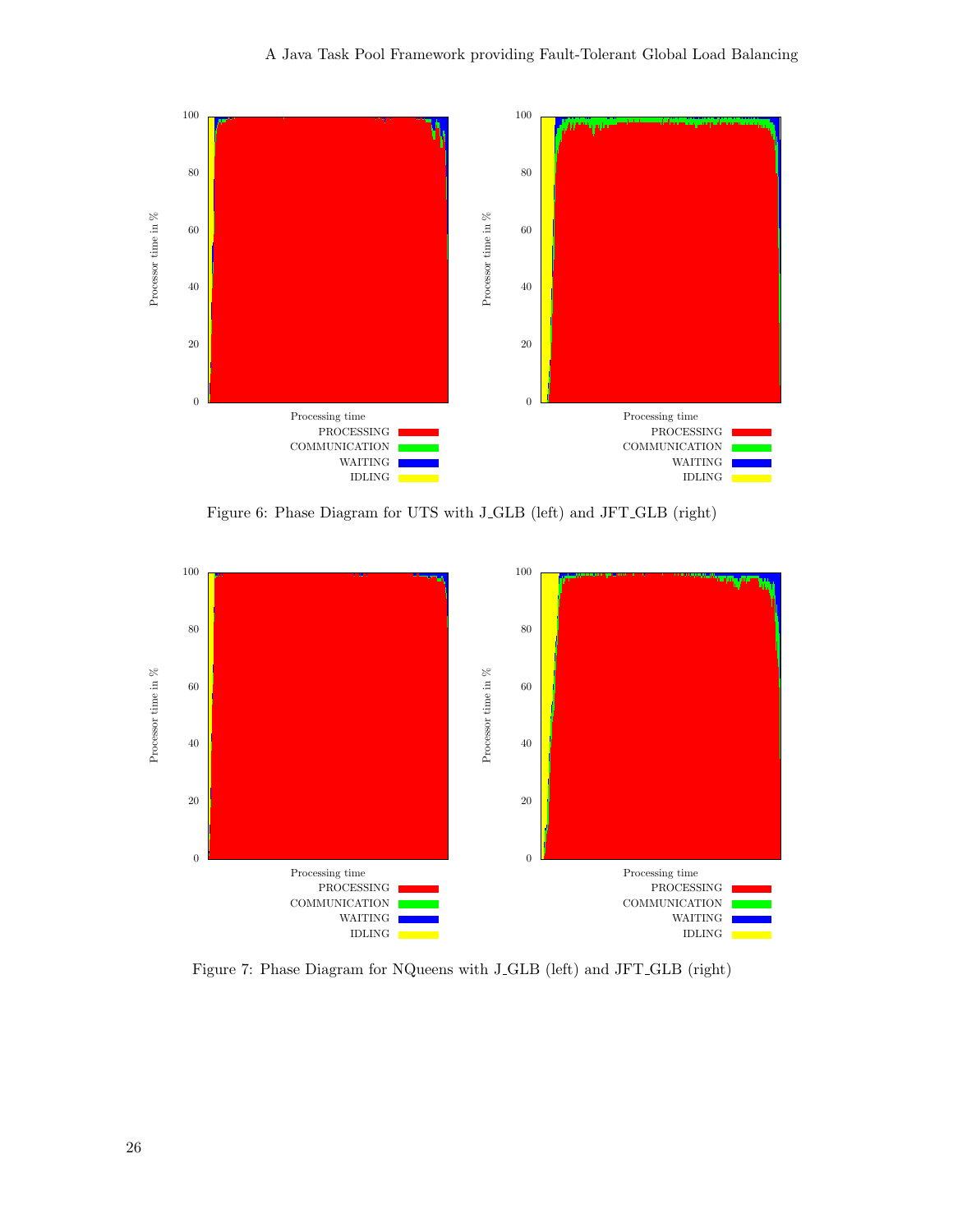

Figure 8: Phase Diagram for BC with J GLB (left) and JFT GLB (right)

#### 8.4 Extra Experiments

In further experiments with JFT GLB, we increased the backup count from one to six, which is currently the largest value supported by Hazelcast. For all three benchmarks on 144 places, there was no measurable increase in the execution time.

Moreover, we measured the time for handling a place failure. We let 14 out of 144 places crash by calling System.exit() after all tasks have been processed, but before the global reduction began. For all three benchmarks, we found the average time for handling a single place failure to be negligible.

# 9 Related Work

Fault tolerance research receives more and more attention, see e.g. [18]. As mentioned in Section 1, an established technique on system-level is checkpoint/restart. This technique is gradually improved and may achieve an overhead of 8% [2]. An extensive analysis of this technique is given in [3], but it is expected that checkpoint/restart will not be efficient enough for next generation clusters [11].

Fault tolerance on application-level is supported by an increasing number of programming systems, e.g.ULFM [4] and Resilient X10 [6]. Programs may, for instance, exploit redundancy in matrix computations, called algorithm-based fault tolerance (ABFT) [1].

The official APGAS repository contains a fault-tolerant UTS variant. Like our algorithm, it utilizes an IMap instance. However, it introduces a restricted stealing scheme [21] in which the lifeline graph has dimension of one. We are not aware of any other previous work on resilient APGAS applications.

There are several resilient data structures around. For instance, the Terracotta framework [38] includes a ConcurrentDistributedMap, which has similar feature as the Hazelcast IMap.

The IMap of Hazelcast does not appear to be widely used or at least the usage is not documented. Instead, Hazelcast has been mostly utilized to connect JVMs and distribute storage across them [8, 29]. Kathiravelu et al. [23] introduce a framework for detecting and deleting duplicates in the big data context, which utilizes Hazelcast's MapReduce support. The distributed simulator Cloud2Sim [22,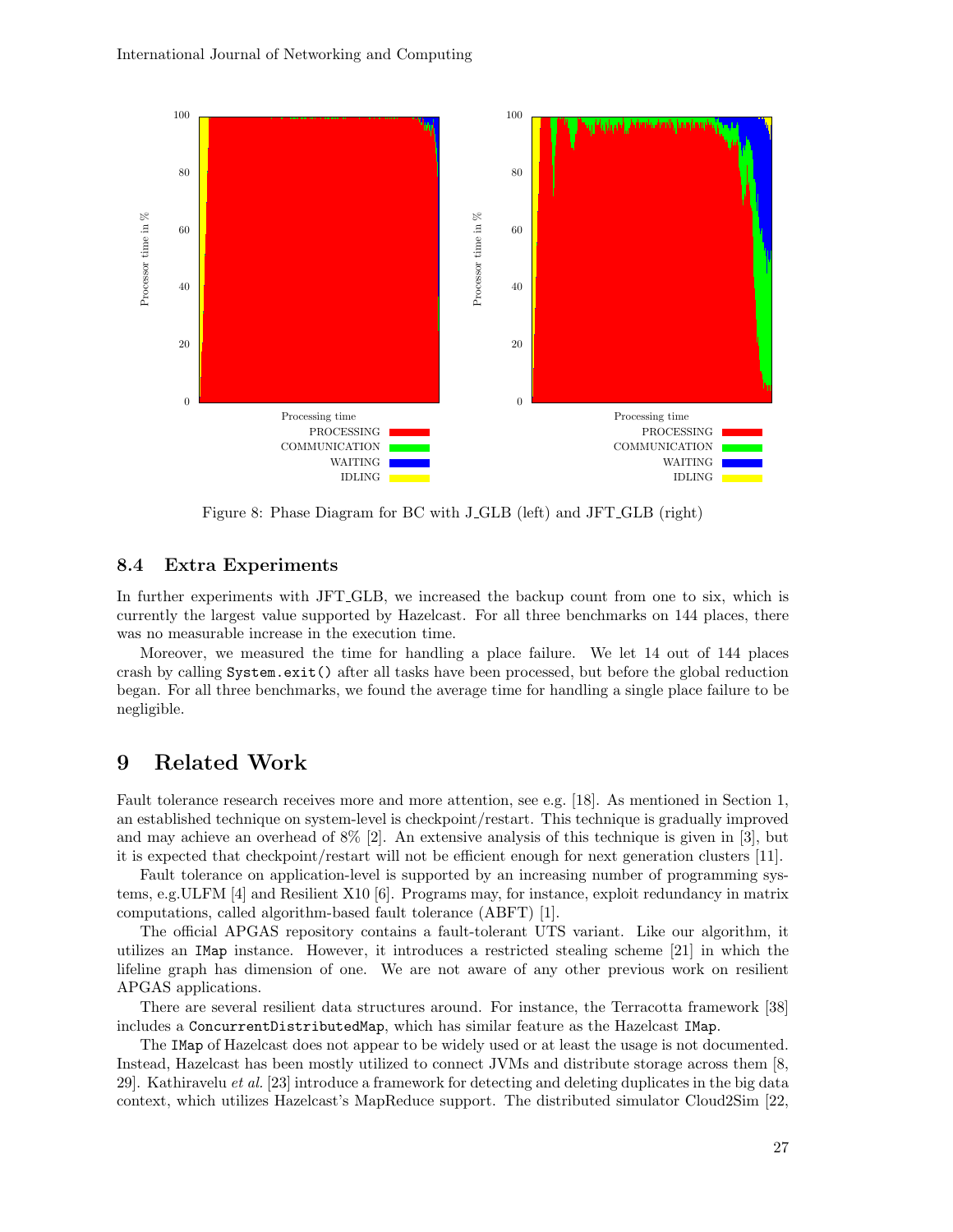24] deploys Hazelcast for simulating cloud and MapReduce algorithms.

Load balancing and traditional task pools without fault tolerance have been researched intensely, see e.g. [19, 26, 30, 33]. Previous work on fault-tolerant task pools includes recovery from silent errors [40], coping with side effects [27], and fault-tolerant work stealing semantics [41].

Our work shares some similarity with fault tolerance for nested fork-join programs [5, 25]. These papers consider strict computations, in which children return a result to their parent, whereas our task pool computes the final result by reduction. In our approach, parent tasks are discarded after having generated their children, and therefore they can not help in recovery. Like ours, the algorithm in [25] is able to recover from multiple simultaneous failures, except failure of place 0.

The related fault-tolerant task pool framework for X10 has already been discussed in Section 7.

# 10 Conclusions

This paper has introduced a fault-tolerant task pool algorithm and its implementation in a generic reusable framework. The algorithm presupposes the existence of a resilient data structure and is therefore simpler than a previous fault-tolerant algorithm for X10 [13]. Partly due to the new algorithm, our framework has several advantages over the corresponding X10 framework. In particular, it is less complex, easier to maintain, configurable, robust against multiple simultaneous failures, and available for a mainstream language.

A core idea of our algorithm is writing backups of local pools into the resilient data structure in an uncoordinated way. The framework uses Hazelcast's automatically distributed and fault-tolerant IMap for this purpose. Backups are written regularly, and during work stealing.

Our algorithm computes the correct result despite one or multiple place failures. In rare cases, it aborts with an error message. In experiments, we observed an overhead of at most 46.06% in comparison to a non-fault-tolerant base variant. The overhead is comparable to that of the X10 framework.

Our framework is probably among the first programs ever written that implements applicationlevel fault tolerance with a combination of APGAS resilience and the Hazelcast IMap. We found this environment to be effective and user-friendly.

# Acknowledgments

This work is supported by the Deutsche Forschungsgemeinschaft, under grant FO 1035/5-1. Experiments were carried out on the High Performance Computer of University of Kassel, Germany.

# References

- [1] Nawab Ali, Sriram Krishnamoorthy, Mahantesh Halappanavar, et al. Multi-fault tolerance for cartesian data distributions. Int. Journal of Parallel Programming, 41(3):469–493, 2013.
- [2] Leonardo Bautista-Gomez, Dimitri Komatitsch, Naoya Maruyama, et al. FTI: high performance fault tolerance interface for hybrid systems. In Proc. Int. Conf. for High Performance Computing, Networking, Storage and Analysis (SC), 2011.
- [3] Anne Benoit, Loc Pottier, and Yves Robert. Resilient application co-scheduling with processor redistribution. In Proc. Int. Conf. on Parallel Processing, pages 123–132, 2016.
- [4] Wesley Bland, George Bosilca, Aurelien Bouteiller, et al. A proposal for user-level failure mitigation in the MPI-3 standard. http://icl.cs.utk.edu/news\_pub/submissions/mpi3ft. pdf.
- [5] Robert D. Blumofe and Philip A. Lisiecki. Adaptive and reliable parallel computing on networks of workstations. In Proc. USENIX Annual Technical Symp., 1997.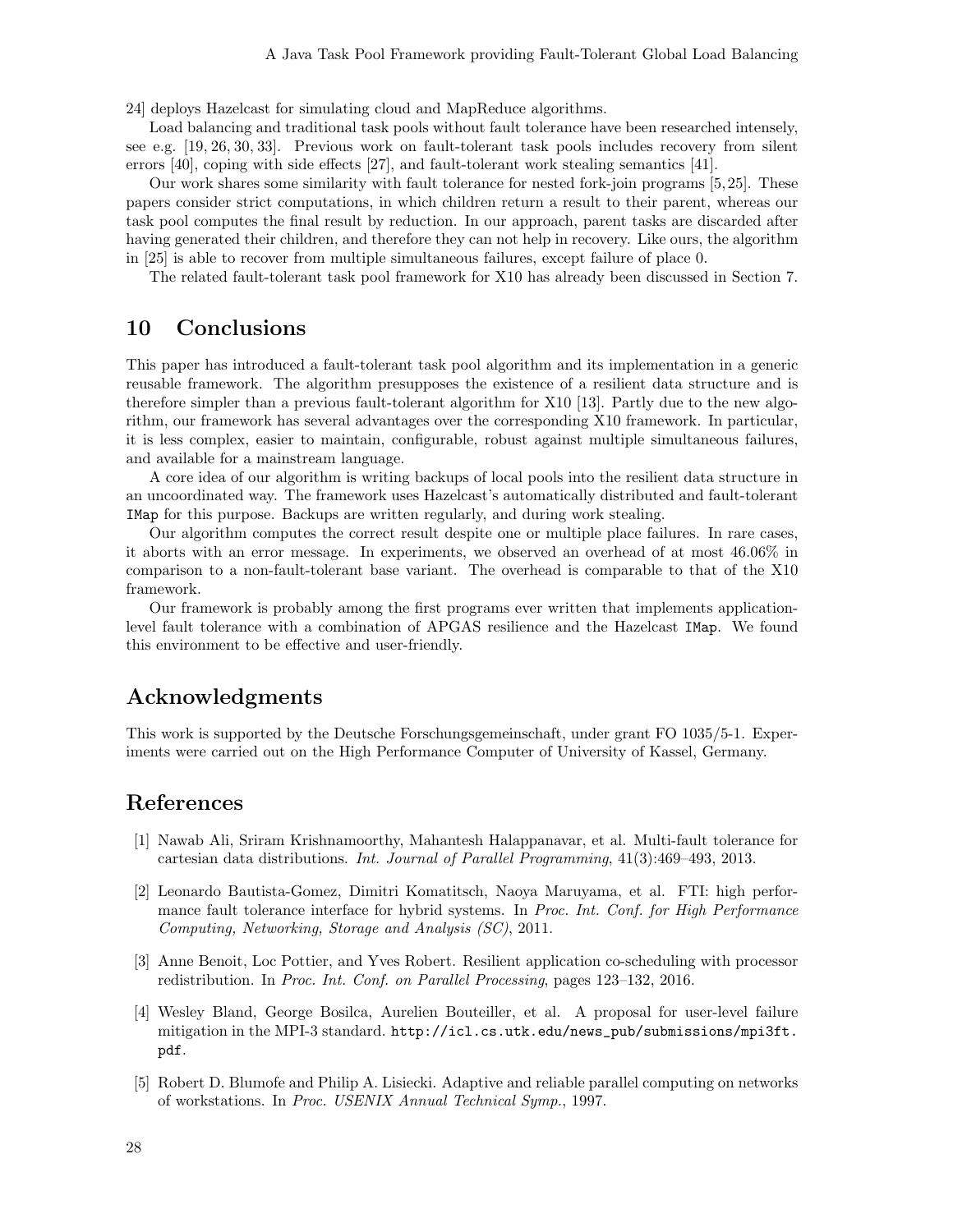- [6] David Cunningham, David Grove, Benjamin Herta, et al. Resilient X10: Efficient failureaware programming. In Proc. ACM SIGPLAN Symp. on Principles and Practice of Parallel Programming, pages 67–80, 2014.
- [7] J. Diaz, C. Muoz-Caro, and A. Nio. A survey of parallel programming models and tools in the multi and many-core era. IEEE Trans. on Parallel and Distributed Systems, 23(8):1369–1386, Aug 2012.
- [8] Advait Abhay Dixit, Fang Hao, Sarit Mukherjee, T.V. Lakshman, and Ramana Kompella. Elasticon: An elastic distributed sdn controller. In *Proceedings of the Tenth ACM/IEEE Symposium* on Architectures for Networking and Communications Systems, ANCS '14, pages 17–28. ACM, 2014.
- [9] Ecole Polytechnique Fédérale Lausanne (EPFL). The scala programming language.  $https:$ //www.scala-lang.org/, 2017.
- [10] E. N. (Mootaz) Elnozahy, Lorenzo Alvisi, Yi-Min Wang, and David B. Johnson. A survey of rollback-recovery protocols in message-passing systems. ACM Comput. Surv., 34(3):375–408, 2002.
- [11] E.N. Elnozahy, Ricardo Bianchini, Tarek El-Ghazawi, Armando Fox, Forest Godf, Adolfy Hoisie, Kathryn McKinley, Rami Melhem, James Plank, Partha Ranganathan, and Josh Simons. System resilience at extreme scale. Technical report, DARPA, 2008.
- [12] Claudia Fohry and Marco Bungart. A robust fault tolerance scheme for lifeline-based taskpools. In Int. Conf. on Parallel Processing Workshops (P2S2), pages 200–209, 2016.
- [13] Claudia Fohry, Marco Bungart, and Paul Plock. Fault tolerance for lifeline-based global load balancing. *Parallel Computing*, 2017. To appear.
- [14] Claudia Fohry, Marco Bungart, and Jonas Posner. Fault tolerance schemes for global load balancing in X10. In Scalable Computing: Practice and Experience, volume 16, pages 169–185, 2015.
- [15] Claudia Fohry, Marco Bungart, and Jonas Posner. Towards an efficient fault-tolerance scheme for GLB. In Proc. ACM SIGPLAN X10 Workshop, pages 27–32, 2015.
- [16] Linton C. Freeman. A set of measures of centrality based on betweenness. Sociometry, 40(1):35– 41, 1977.
- [17] J. Gik. Schach und Mathematik. Deutsch Harri GmbH, Frankfurt a. M., 1987.
- [18] Thomas Herault and Yves Robert, editors. Fault-tolerance techniques for high-performance computing. Springer, 2015.
- [19] Ralf Hoffmann and Thomas Rauber. Adaptive task pools: Efficiently balancing large number of tasks on shared-address spaces. Int. Journal of Parallel Programming, 39(5):553–581, 2011.
- [20] IBM. Core implementation of X10 programming language including compiler, runtime, class libraries, sample programs and test suite. https://github.com/x10-lang/x10, 2017.
- [21] IBM. The APGAS library for fault-tolerant distributed programming in Java 8. https:// github.com/x10-lang/apgas, 2017.
- [22] Kathiravelu, Pradeeban, and Luis Veiga. Concurrent and distributed cloudsim simulations. In Proceedings of the 2014 IEEE 22Nd Int. Symposium on Modelling, Analysis & Simulation of Computer and Telecommunication Systems, MASCOTS '14, pages 490–493, Washington, DC, USA, 2014. IEEE Computer Society.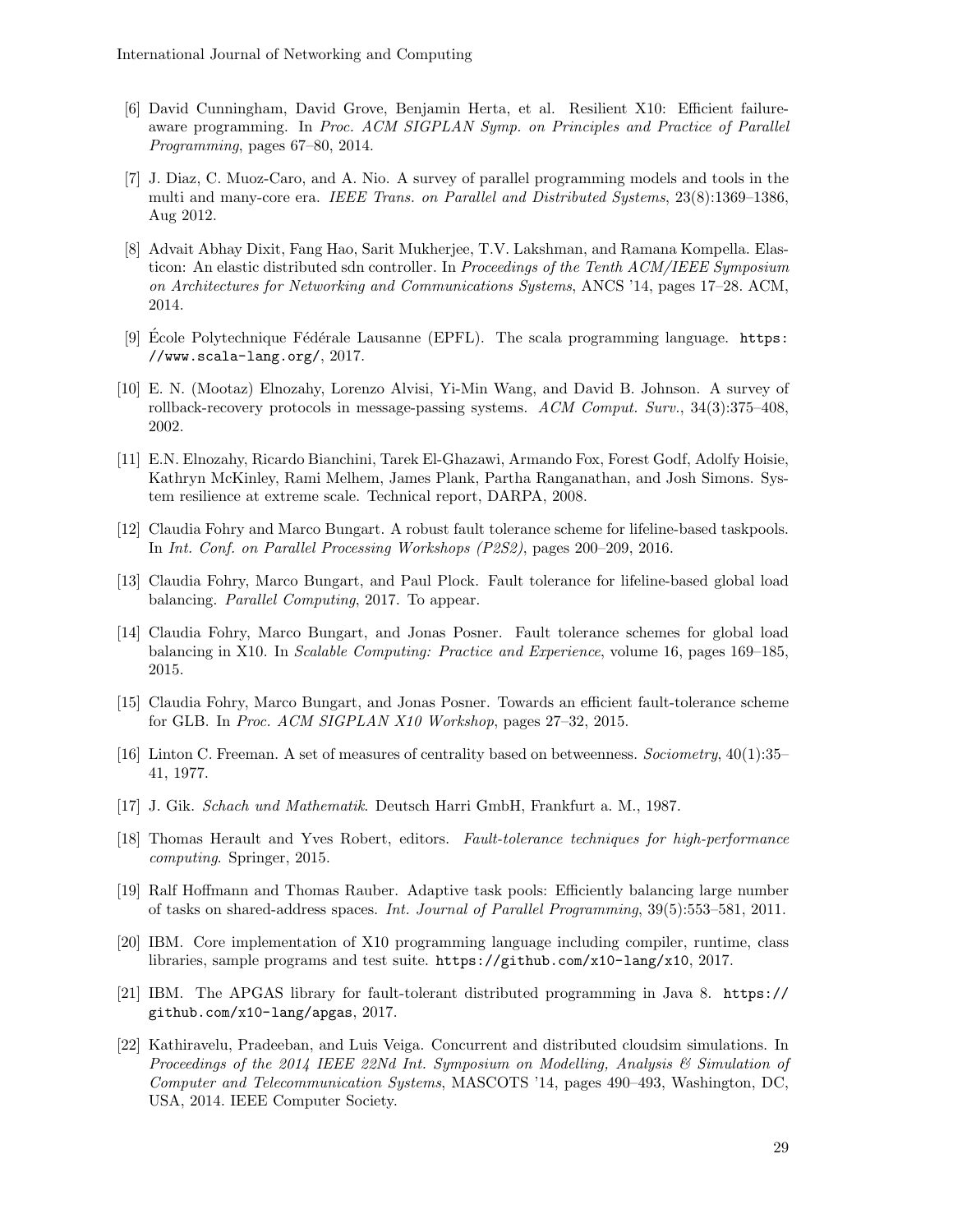- [23] Pradeeban Kathiravelu, Helena Galhardas, and Luís Veiga.  $\partial u \partial u$  multi-tenanted framework: Distributed near duplicate detection for big data. In Proceedings of the Confederated Int. Conferences on On the Move to Meaningful Internet Systems: OTM 2015 Conferences, volume 9415, pages 237–256. Springer-Verlag New York, Inc., 2015.
- [24] Pradeeban Kathiravelu and Luis Veiga. An adaptive distributed simulator for cloud and mapreduce algorithms and architectures. In Proceedings of the 2014 IEEE/ACM 7th Int. Conference on Utility and Cloud Computing, UCC '14, pages 79–88. IEEE Computer Society, 2014.
- [25] Gokcen Kestor, Sriram Krishnamoorthy, and Wenjing Ma. Localized fault recovery for nested fork-join programs. In Proc. Int. Parallel and Distributed Processing Symposium, pages 397–408, May 2017.
- [26] Matthias Korch and Thomas Rauber. A comparison of task pools for dynamic load balancing of irregular algorithms. Concurrency and Computation: Practice and Experience, 16(1):1–47, 2004.
- [27] Wenjing Ma and Sriram Krishnamoorthy. Data-driven fault tolerance for work stealing computations. In Proc. ACM Int. Conf. on Supercomputing, pages 79–90, 2012.
- [28] Stephen Olivier, Jun Huan, Jinze Liu, et al. UTS: An Unbalanced Tree Search benchmark. In Proc. Workshop on Languages and Compilers for High-Performance Computing, pages 235–250. Springer LNCS 4382, 2006.
- [29] Vishal Pachori, Gunjan Ansari, and Neha Chaudhary. Improved performance of advance encryption standard using parallel computing. In Int. Journal of Engineering Research and Applications (IJERA), volume 2, pages 967–971. Springer-Verlag New York, Inc., 2012.
- [30] Swann Perarnau and Mitsuhisa Sato. Victim selection and distributed work stealing performance: A case study. In Proc. IEEE Int. Parallel and Distributed Processing Symp., pages 659–668, 2014.
- [31] Jonas Posner and Claudia Fohry. Cooperation vs. coordination for lifeline-based global load balancing in APGAS. In Proc. ACM SIGPLAN X10 Workshop, pages 13–17, 2016.
- [32] Jonas Posner and Olivier Tardieu. Unexpected NullPointerException from an at in an place-FailureHandler. https://sourceforge.net/p/x10/mailman/message/35413843/, 2016.
- [33] Kaushik Ravicandran, Sangho Lee, and Santosh Pande. Work stealing for multi-core HPC clusters. In Proc. Euro-Par, pages 205–217. Springer LNCS 6852, 2011.
- [34] Rice University. HabaneroUPC++: a Compiler-free PGAS Library. https://github.com/ habanero-rice/habanero-upc, 2017.
- [35] Vijay Saraswat, George Almasi, Ganesh Bikshandi, et al. The asynchronous partitioned global address space model. Technical report, IBM, Toronto, Canada, 2010.
- [36] Vijay Saraswat, Prabhanjan Kambadur, Sreedhar Kodali, et al. Lifeline-based global load balancing. In Proc. ACM Symp. on Principles and Practice of Parallel Programming, pages 201–212, 2011.
- [37] Olivier Tardieu. The APGAS library: Resilient parallel and distributed programming in Java 8. In Proc. ACM SIGPLAN X10 Workshop, pages 25–26, 2015.
- [38] Terracotta. In-memory data management for the enterprise. http://www.terracotta.org/, 2017.
- [39] University of Kassel. Scientific data processing. https://www.uni-kassel.de/its-handbuch/ en/daten-dienste/wissenschaftliche-datenverarbeitung.html, 2017.